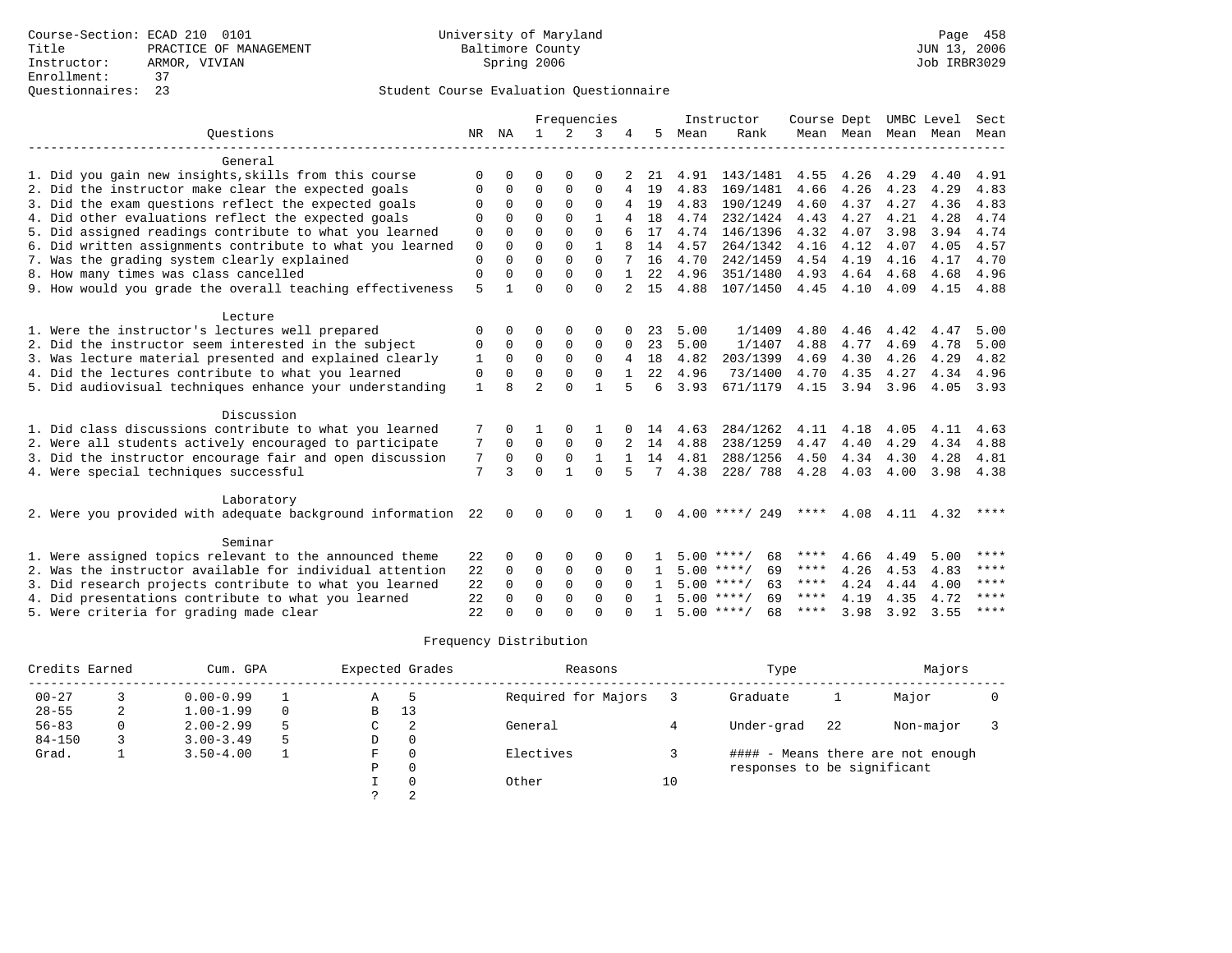|                                                           |              |              |                         | Frequencies  |                  |                |              |      | Instructor              | Course Dept UMBC Level Sect |      |      |                          |         |
|-----------------------------------------------------------|--------------|--------------|-------------------------|--------------|------------------|----------------|--------------|------|-------------------------|-----------------------------|------|------|--------------------------|---------|
| Ouestions                                                 |              | NR NA        | 1                       | 2            | 3                | 4              | 5            | Mean | Rank                    |                             |      |      | Mean Mean Mean Mean Mean |         |
|                                                           |              |              |                         |              |                  |                |              |      |                         |                             |      |      |                          |         |
| General                                                   |              |              |                         |              |                  |                |              |      |                         |                             |      |      |                          |         |
| 1. Did you gain new insights, skills from this course     | 1            | 0            | 0                       | $\Omega$     | 0                | 7              | 22           | 4.76 | 292/1481                | 4.55                        | 4.26 | 4.29 | 4.40                     | 4.76    |
| 2. Did the instructor make clear the expected goals       | $\mathbf 0$  | $\Omega$     | $\mathbf 0$             | $\mathbf{0}$ | 2                | 2              | 26           | 4.80 | 183/1481                | 4.66                        | 4.26 | 4.23 | 4.29                     | 4.80    |
| 3. Did the exam questions reflect the expected goals      | $\mathbf{0}$ | $\mathbf 0$  | $\mathbf 0$             | $\mathbf{1}$ | 2                | 7              | 20           | 4.53 | 470/1249                | 4.60                        | 4.37 | 4.27 | 4.36                     | 4.53    |
| 4. Did other evaluations reflect the expected goals       | 0            | 0            | $\mathbf 0$             | $\mathbf 0$  | 4                | 10             | 16           | 4.40 | 557/1424                | 4.43                        | 4.27 | 4.21 | 4.28                     | 4.40    |
| 5. Did assigned readings contribute to what you learned   | 1            | 0            | $\mathbf 0$             | 2            | 3                | 6              | 18           | 4.38 | 403/1396                | 4.32                        | 4.07 | 3.98 | 3.94                     | 4.38    |
| 6. Did written assignments contribute to what you learned | 1            | $\mathbf{1}$ | $\mathbf{1}$            | $\mathbf{1}$ | 3                | 9              | 14           | 4.21 | 573/1342                | 4.16                        | 4.12 | 4.07 | 4.05                     | 4.21    |
| 7. Was the grading system clearly explained               | $\mathbf{1}$ | $\Omega$     | $\Omega$                | $\Omega$     | 3                | 10             | 16           | 4.45 | 550/1459                | 4.54                        | 4.19 | 4.16 | 4.17                     | 4.45    |
| 8. How many times was class cancelled                     | 2            | $\Omega$     | $\mathbf 0$             | $\mathbf{0}$ | $\mathbf 0$      | $\overline{4}$ | 24           | 4.86 | 770/1480                | 4.93                        | 4.64 | 4.68 | 4.68                     | 4.86    |
| 9. How would you grade the overall teaching effectiveness | 5            | $\Omega$     | $\overline{a}$          | $\Omega$     | $\Omega$         |                | 16           | 4.40 | 473/1450                | 4.45                        | 4.10 | 4.09 | 4.15                     | 4.40    |
|                                                           |              |              |                         |              |                  |                |              |      |                         |                             |      |      |                          |         |
| Lecture                                                   |              |              |                         |              |                  |                |              |      |                         |                             |      |      |                          |         |
| 1. Were the instructor's lectures well prepared           | 0            | 0            | 0                       | 0            | 2                | 2              | 26           | 4.80 | 334/1409                | 4.80                        | 4.46 | 4.42 | 4.47                     | 4.80    |
| 2. Did the instructor seem interested in the subject      | 0            | 0            | 0                       | 0            | $\mathbf{1}$     | $\mathbf 0$    | 29           | 4.93 | 350/1407                | 4.88                        | 4.77 | 4.69 | 4.78                     | 4.93    |
| 3. Was lecture material presented and explained clearly   | 0            | $\mathbf 0$  | $\mathbf 0$             | $\mathbf 0$  | 2                | 5              | 23           | 4.70 | 335/1399                | 4.69                        | 4.30 | 4.26 | 4.29                     | 4.70    |
| 4. Did the lectures contribute to what you learned        | $\mathbf 0$  | $\mathbf 0$  | $\mathbf{1}$            | $\mathbf{0}$ | $\overline{2}$   | 3              | 24           | 4.63 | 456/1400                | 4.70                        | 4.35 | 4.27 | 4.34                     | 4.63    |
| 5. Did audiovisual techniques enhance your understanding  | $\mathbf 0$  | 12           | $\overline{a}$          | $\mathbf{1}$ | $\overline{4}$   | 6              | 5            | 3.61 | 856/1179                | 4.15                        | 3.94 | 3.96 | 4.05                     | 3.61    |
|                                                           |              |              |                         |              |                  |                |              |      |                         |                             |      |      |                          |         |
| Discussion                                                |              |              |                         |              |                  |                |              |      |                         |                             |      |      |                          |         |
| 1. Did class discussions contribute to what you learned   | 14           | 0            | 0                       | 2            | 2                | 5              | 7            | 4.06 | 687/1262                | 4.11                        | 4.18 | 4.05 | 4.11                     | 4.06    |
| 2. Were all students actively encouraged to participate   | 14           | 0            | 0                       | $\mathbf{1}$ | $\mathbf{1}$     | 4              | 10           | 4.44 | 652/1259                | 4.47                        | 4.40 | 4.29 | 4.34                     | 4.44    |
| 3. Did the instructor encourage fair and open discussion  | 14           | $\mathbf 0$  | 0                       | $\mathbf{1}$ | $\mathbf{1}$     | 3              | 11           | 4.50 | 571/1256                | 4.50                        | 4.34 | 4.30 | 4.28                     | 4.50    |
| 4. Were special techniques successful                     | 14           | 3            | $\Omega$                | $\Omega$     | $\overline{2}$   | 8              | 3            | 4.08 | 377/ 788                | 4.28                        | 4.03 | 4.00 | 3.98                     | 4.08    |
|                                                           |              |              |                         |              |                  |                |              |      |                         |                             |      |      |                          |         |
| Laboratory                                                |              |              |                         |              |                  |                |              |      |                         |                             |      |      |                          |         |
| 1. Did the lab increase understanding of the material     | 28           | 1            | 0                       | $\mathsf 0$  | 0                | $\Omega$       |              | 5.00 | 246                     |                             | 4.26 | 4.20 | 4.51                     |         |
| 2. Were you provided with adequate background information | 29           | $\Omega$     | $\mathbf 0$             | $\Omega$     | $\Omega$         | $\Omega$       | 1            |      | $5.00$ ****/ 249        |                             | 4.08 | 4.11 | 4.32                     |         |
|                                                           |              |              |                         |              |                  |                |              |      |                         |                             |      |      |                          |         |
| Seminar                                                   |              |              |                         |              |                  |                |              |      |                         |                             |      |      |                          |         |
|                                                           |              |              |                         |              |                  | $\Omega$       |              |      | ****/                   |                             |      |      |                          |         |
| 1. Were assigned topics relevant to the announced theme   | 29           | 0            | 0<br>$\mathbf 0$        | 0            | 0<br>$\mathbf 0$ |                |              | 5.00 | 68                      | ****                        | 4.66 | 4.49 | 5.00                     |         |
| 3. Did research projects contribute to what you learned   | 29           | $\mathbf 0$  |                         | $\mathbf 0$  |                  | $\Omega$       | $\mathbf{1}$ | 5.00 | $***/$<br>63<br>$***$ / | $***$ * *                   | 4.24 | 4.44 | 4.00                     | ****    |
| 4. Did presentations contribute to what you learned       | 29           | $\mathbf 0$  | $\mathbf 0$<br>$\Omega$ | $\mathbf 0$  | $\mathbf 0$      | $\Omega$       | $\mathbf{1}$ | 5.00 | 69                      |                             | 4.19 | 4.35 | 4.72                     | ****    |
| 5. Were criteria for grading made clear                   | 29           | $\Omega$     |                         | $\Omega$     | $\Omega$         | $\Omega$       | $\mathbf{1}$ |      | $5.00$ ****/<br>68      | $***$ * * *                 | 3.98 | 3.92 | 3.55                     |         |
|                                                           |              |              |                         |              |                  |                |              |      |                         |                             |      |      |                          |         |
| Field Work                                                |              |              |                         |              |                  |                |              |      |                         |                             |      |      |                          |         |
| 1. Did field experience contribute to what you learned    | 29           | 0            | 0                       | 0            | 0                | $\Omega$       |              |      | $5.00$ ****/<br>59      | ****                        | 3.92 | 4.30 | 4.67                     |         |
| 2. Did you clearly understand your evaluation criteria    | 29           | 0            | $\mathbf 0$             | $\mathbf 0$  | $\mathbf{0}$     | $\mathbf 0$    | 1            | 5.00 | $***$ /<br>51           | ****                        | 4.04 | 4.00 | 4.07                     |         |
| 3. Was the instructor available for consultation          | 29           | $\mathbf 0$  | $\mathbf 0$             | $\mathbf 0$  | $\mathbf 0$      | $\mathbf 0$    | $\mathbf{1}$ |      | 36<br>$5.00$ ****/      | $***$ * *                   | 5.00 | 4.60 | 4.64                     | ****    |
| 4. To what degree could you discuss your evaluations      | 29<br>29     | $\mathbf 0$  | $\mathbf 0$             | $\mathbf 0$  | $\mathbf 0$      | $\Omega$       | $\mathbf{1}$ |      | $5.00$ ****/<br>41      | $***$ * *                   | 3.68 | 4.26 | 4.69                     | $***$   |
| 5. Did conferences help you carry out field activities    |              | $\Omega$     | $\Omega$                | $\Omega$     | $\Omega$         | $\Omega$       | $\mathbf{1}$ |      | $5.00$ ****/<br>31      | $***$ * *                   | 3.50 | 4.42 | 4.80                     | $***$   |
|                                                           |              |              |                         |              |                  |                |              |      |                         |                             |      |      |                          |         |
| Self Paced                                                |              |              |                         |              |                  |                |              |      |                         |                             |      |      |                          |         |
| 1. Did self-paced system contribute to what you learned   | 29<br>29     | 0            | 0                       | 0            | 0                | 0              |              | 5.00 | 55<br>$***$ /           |                             | 3.90 | 4.55 | 4.44                     |         |
| 2. Did study questions make clear the expected goal       |              | 0            | $\mathbf 0$             | $\mathbf 0$  | $\mathbf{0}$     | $\mathbf 0$    | 1            | 5.00 | 31<br>$***$ /           | ****                        | 4.28 | 4.75 | 4.50                     |         |
| 3. Were your contacts with the instructor helpful         | 29           | $\Omega$     | $\mathbf 0$             | $\mathbf 0$  | $\mathbf{0}$     | $\Omega$       | 1            | 5.00 | $***$ /<br>51           | ****                        | 4.42 | 4.65 | 4.66                     | ****    |
| 4. Was the feedback/tutoring by proctors helpful          | 29           | $\Omega$     | $\mathbf 0$             | $\Omega$     | $\Omega$         | $\Omega$       | $\mathbf{1}$ |      | $5.00$ ****/<br>34      | $***$ * *                   | 4.50 | 4.83 | 4.43                     | ****    |
| 5. Were there enough proctors for all the students        | 29           | $\cap$       | $\Omega$                | $\cap$       | $\cap$           | $\cap$         | $\mathbf{1}$ |      | 2.4<br>$5.00$ ****/     | $***$ * *                   | 4.50 | 4.82 | 5.00                     | $***$ * |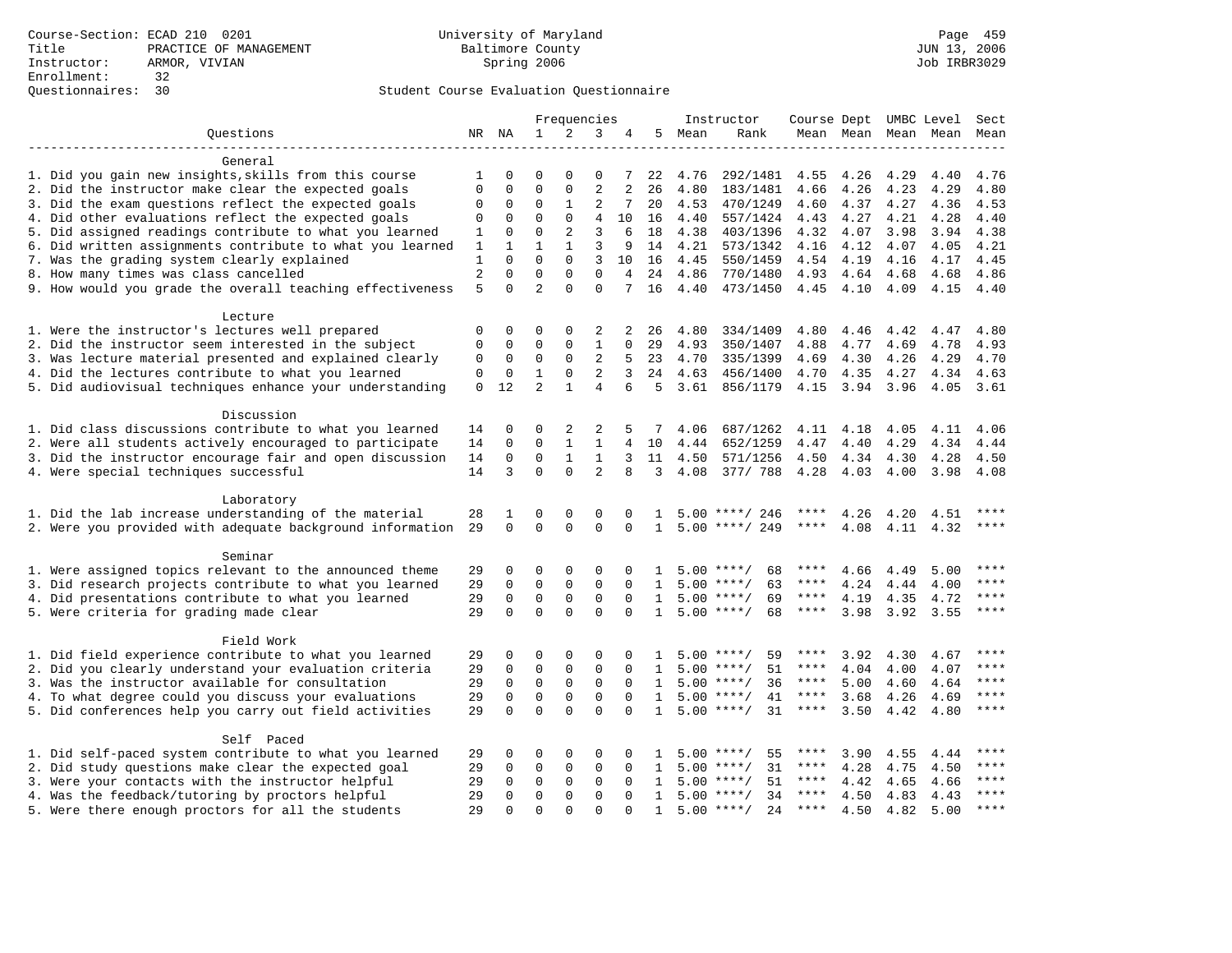Course-Section: ECAD 210 0201 University of Maryland Page 459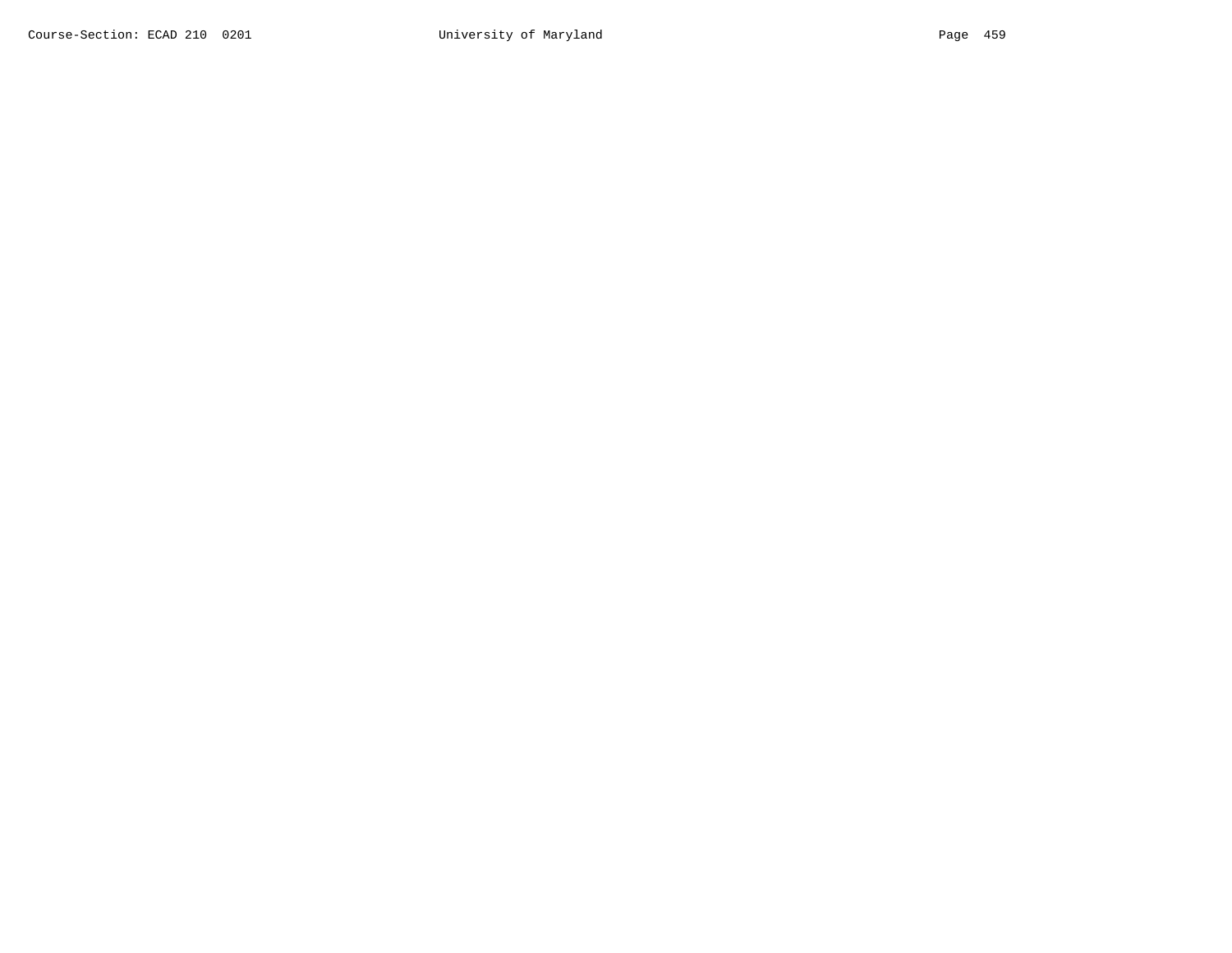| Title              | PRACTICE OF MANAGEMENT | Baltimore County                        | JUN 13, 2006 |
|--------------------|------------------------|-----------------------------------------|--------------|
| Instructor:        | ARMOR, VIVIAN          | Spring 2006                             | Job IRBR3029 |
| Enrollment:        |                        |                                         |              |
| Ouestionnaires: 30 |                        | Student Course Evaluation Ouestionnaire |              |

# Baltimore County **Baltimore** County **Baltimore** County

| Credits Earned |    | Cum. GPA      |          |   | Expected Grades | Reasons             |    | Type                        |    | Majors                            |  |
|----------------|----|---------------|----------|---|-----------------|---------------------|----|-----------------------------|----|-----------------------------------|--|
| $00 - 27$      |    | $0.00 - 0.99$ | $\Omega$ | Α | 12              | Required for Majors |    | Graduate                    | 0  | Major                             |  |
| $28 - 55$      |    | $1.00 - 1.99$ | $\Omega$ | В | 10              |                     |    |                             |    |                                   |  |
| $56 - 83$      | 12 | $2.00 - 2.99$ | 6        | C |                 | General             |    | Under-grad                  | 30 | Non-major                         |  |
| $84 - 150$     |    | $3.00 - 3.49$ | 11       | D | $\circ$         |                     |    |                             |    |                                   |  |
| Grad.          | 0  | $3.50 - 4.00$ | 4        | F | 0               | Electives           |    |                             |    | #### - Means there are not enough |  |
|                |    |               |          | Ρ | 0               |                     |    | responses to be significant |    |                                   |  |
|                |    |               |          |   | $\Omega$        | Other               | 20 |                             |    |                                   |  |
|                |    |               |          |   | $\Omega$        |                     |    |                             |    |                                   |  |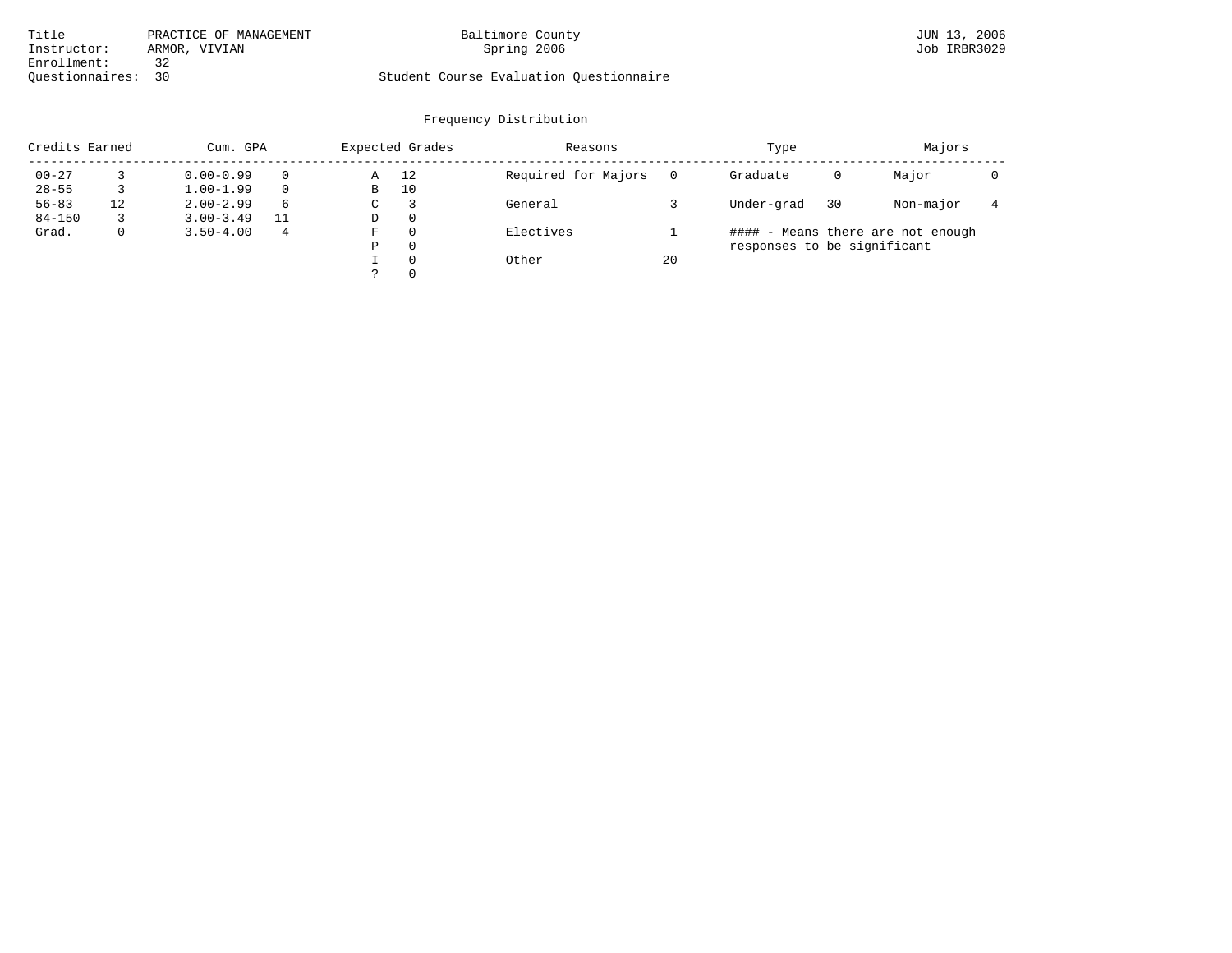|                                                              |                |                |              | Frequencies    |                |              |                |      | Instructor         | Course Dept |           | UMBC Level        |      | Sect        |
|--------------------------------------------------------------|----------------|----------------|--------------|----------------|----------------|--------------|----------------|------|--------------------|-------------|-----------|-------------------|------|-------------|
| Ouestions                                                    |                | NR NA          | $\mathbf{1}$ | $\overline{2}$ | 3              |              | 5              | Mean | Rank               |             | Mean Mean | Mean              | Mean | Mean        |
|                                                              |                |                |              |                |                |              |                |      |                    |             |           |                   |      |             |
| General                                                      |                |                |              |                |                |              |                |      |                    |             |           |                   |      |             |
| 1. Did you gain new insights, skills from this course        | $\Omega$       | $\Omega$       | O            |                | 5              |              | 11             | 4.17 | 947/1481           | 4.55        | 4.26      | 4.29              | 4.40 | 4.17        |
| 2. Did the instructor make clear the expected goals          | $\Omega$       | $\Omega$       | $\Omega$     | 0              | $\overline{2}$ | 6            | 16             | 4.58 | 422/1481           | 4.66        | 4.26      | 4.23              | 4.29 | 4.58        |
| 3. Did the exam questions reflect the expected goals         | $\Omega$       | 0              | $\Omega$     | $\mathbf{1}$   | $\Omega$       | 3            | 20             | 4.75 | 245/1249           | 4.60        | 4.37      | 4.27              | 4.36 | 4.75        |
| 4. Did other evaluations reflect the expected goals          | $\Omega$       | $\overline{2}$ | $\Omega$     | $\overline{2}$ | $\overline{2}$ | 8            | 10             | 4.18 | 818/1424           | 4.43        | 4.27      | 4.21              | 4.28 | 4.18        |
| 5. Did assigned readings contribute to what you learned      | 1              | $\overline{2}$ | $\mathbf{1}$ | 3              | 4              | 4            | 9              | 3.81 | 877/1396           | 4.32        | 4.07      | 3.98              | 3.94 | 3.81        |
| 6. Did written assignments contribute to what you learned    | $\mathbf{1}$   | $\Omega$       | $\mathbf{1}$ | $\overline{a}$ | $\overline{a}$ | $\mathsf{R}$ | 10             | 4.04 | 731/1342           | 4.16        | 4.12      | 4.07              | 4.05 | 4.04        |
| 7. Was the grading system clearly explained                  | $\mathbf{1}$   | $\Omega$       | $\Omega$     | 0              | $\overline{2}$ | 8            | 13             | 4.48 | 505/1459           | 4.54        | 4.19      | 4.16              | 4.17 | 4.48        |
| 8. How many times was class cancelled                        | $\sqrt{2}$     | $\Omega$       | $\Omega$     | $\Omega$       | $\Omega$       | $\mathbf{1}$ | 21             | 4.95 | 351/1480           | 4.93        | 4.64      | 4.68              | 4.68 | 4.95        |
| 9. How would you grade the overall teaching effectiveness    | $\overline{4}$ | $\Omega$       | $\Omega$     |                | $\Omega$       | 15           | $\overline{4}$ | 4.10 | 781/1450           | 4.45        | 4.10      | 4.09              | 4.15 | 4.10        |
| Lecture                                                      |                |                |              |                |                |              |                |      |                    |             |           |                   |      |             |
| 1. Were the instructor's lectures well prepared              | 2              | $\Omega$       | $\Omega$     | $\Omega$       | 1              |              | 18             | 4.77 | 383/1409           | 4.80        | 4.46      | 4.42              | 4.47 | 4.77        |
| 2. Did the instructor seem interested in the subject         | $\overline{2}$ | 0              | $\Omega$     | $\Omega$       | $\mathbf{1}$   |              | 20             | 4.86 | 591/1407           | 4.88        | 4.77      | 4.69              | 4.78 | 4.86        |
| 3. Was lecture material presented and explained clearly      | 3              | $\Omega$       | $\Omega$     | $\Omega$       | $\overline{2}$ |              | 18             | 4.76 | 256/1399           | 4.69        | 4.30      | 4.26              | 4.29 | 4.76        |
| 4. Did the lectures contribute to what you learned           | $\sqrt{2}$     | 0              | 0            | 2              | $\mathbf 0$    | 3            | 17             | 4.59 | 501/1400           | 4.70        | 4.35      | 4.27              | 4.34 | 4.59        |
| 5. Did audiovisual techniques enhance your understanding     | $\overline{2}$ | $\overline{2}$ | $\mathbf{1}$ | $\Omega$       | $\mathbf{1}$   | 3            | 15             | 4.55 | 233/1179           | 4.15        | 3.94      | 3.96              | 4.05 | 4.55        |
|                                                              |                |                |              |                |                |              |                |      |                    |             |           |                   |      |             |
| Discussion                                                   |                |                |              |                |                |              |                |      |                    |             |           |                   |      |             |
| 1. Did class discussions contribute to what you learned      | 13             | $\Omega$       | 1            | $\Omega$       |                |              |                | 3.91 | 797/1262           | 4.11        | 4.18      | 4.05              | 4.11 | 3.91        |
| 2. Were all students actively encouraged to participate      | 13             | $\mathbf 0$    | $\mathbf 0$  | $\Omega$       | 3              | 2            | 6              | 4.27 | 770/1259           | 4.47        | 4.40      | 4.29              | 4.34 | 4.27        |
| 3. Did the instructor encourage fair and open discussion     | 14             | $\Omega$       | $\mathbf 0$  | 0              | $\overline{2}$ | $\mathbf{1}$ | 7              | 4.50 | 571/1256           | 4.50        | 4.34      | 4.30              | 4.28 | 4.50        |
| 4. Were special techniques successful                        | 13             | 6              | $\mathbf{1}$ | $\Omega$       | $\mathbf{1}$   | $\mathbf{1}$ | 2              |      | $3.60$ ****/ 788   | 4.28        | 4.03      | 4.00              | 3.98 | $***$ * * * |
|                                                              |                |                |              |                |                |              |                |      |                    |             |           |                   |      |             |
| Laboratory                                                   |                |                |              |                |                |              |                |      |                    |             |           |                   |      |             |
| 2. Were you provided with adequate background information 23 |                | $\Omega$       | $\Omega$     | $\Omega$       | $\Omega$       |              | <sup>0</sup>   |      | $4.00$ ****/ 249   | ****        |           | 4.08 4.11 4.32    |      |             |
| Seminar                                                      |                |                |              |                |                |              |                |      |                    |             |           |                   |      |             |
| 1. Were assigned topics relevant to the announced theme      | 23             | 0              | 0            | 0              | $\mathbf 0$    |              | 0              |      | $4.00$ ****/<br>68 | ****        | 4.66      | 4.49              | 5.00 | ****        |
| 2. Was the instructor available for individual attention     | 23             | $\Omega$       | $\Omega$     | $\mathbf 0$    | $\Omega$       | $\mathbf{1}$ | $\Omega$       |      | $4.00$ ****/<br>69 | ****        | 4.26      | 4.53              | 4.83 | ****        |
| 3. Did research projects contribute to what you learned      | 23             | $\mathbf 0$    | $\mathbf{1}$ | $\mathbf 0$    | $\mathbf 0$    | $\mathbf 0$  | $\Omega$       |      | $1.00$ ****/<br>63 | $***$ * * * | 4.24      | 4.44              | 4.00 | ****        |
| 4. Did presentations contribute to what you learned          | 23             | $\Omega$       | $\Omega$     | $\Omega$       | $\Omega$       | $\mathbf{1}$ | $\Omega$       |      | $4.00$ ****/<br>69 | ****        | 4.19      | 4.35              | 4.72 | $***$ * * * |
| 5. Were criteria for grading made clear                      | 23             | $\Omega$       | $\Omega$     | $\Omega$       | $\Omega$       | $\mathbf{1}$ | $\Omega$       |      | $4.00$ ****/<br>68 | $***$ * * * | 3.98      | 3.92              | 3.55 | $***$ * * * |
|                                                              |                |                |              |                |                |              |                |      |                    |             |           |                   |      |             |
| Field Work                                                   |                |                |              |                |                |              |                |      |                    |             |           |                   |      |             |
| 1. Did field experience contribute to what you learned       | 23             | $\Omega$       | $\Omega$     | $\Omega$       | $\Omega$       |              | 0              |      | $4.00$ ****/<br>59 |             |           | $3.92 \quad 4.30$ | 4.67 | ****        |
| Self Paced                                                   |                |                |              |                |                |              |                |      |                    |             |           |                   |      |             |
| 1. Did self-paced system contribute to what you learned      | 23             |                |              | $\Omega$       | $\Omega$       |              |                | 1.00 | 55<br>****         | ****        | 3.90      | 4.55              | 4.44 | ****        |
| 3. Were your contacts with the instructor helpful            | 23             | $\Omega$       | $\Omega$     | $\Omega$       | $\mathbf{1}$   | $\Omega$     | $\Omega$       |      | $3.00$ ****/<br>51 | $***$ * * * | 4.42      | 4.65 4.66         |      | ****        |
|                                                              |                |                |              |                |                |              |                |      |                    |             |           |                   |      |             |

| Credits Earned |   | Cum. GPA      |  |   | Expected Grades | Reasons             |    | Type                        |     | Majors                            |  |
|----------------|---|---------------|--|---|-----------------|---------------------|----|-----------------------------|-----|-----------------------------------|--|
| $00 - 27$      |   | $0.00 - 0.99$ |  | Α | 12              | Required for Majors |    | Graduate                    | 0   | Major                             |  |
| $28 - 55$      | 2 | $1.00 - 1.99$ |  | B | 8               |                     |    |                             |     |                                   |  |
| $56 - 83$      |   | $2.00 - 2.99$ |  | C | $\Omega$        | General             |    | Under-grad                  | 2.4 | Non-major                         |  |
| $84 - 150$     |   | $3.00 - 3.49$ |  | D | $\Omega$        |                     |    |                             |     |                                   |  |
| Grad.          | 0 | $3.50 - 4.00$ |  | F | $\Omega$        | Electives           |    |                             |     | #### - Means there are not enough |  |
|                |   |               |  | P | $\Omega$        |                     |    | responses to be significant |     |                                   |  |
|                |   |               |  |   | $\Omega$        | Other               | 10 |                             |     |                                   |  |
|                |   |               |  |   |                 |                     |    |                             |     |                                   |  |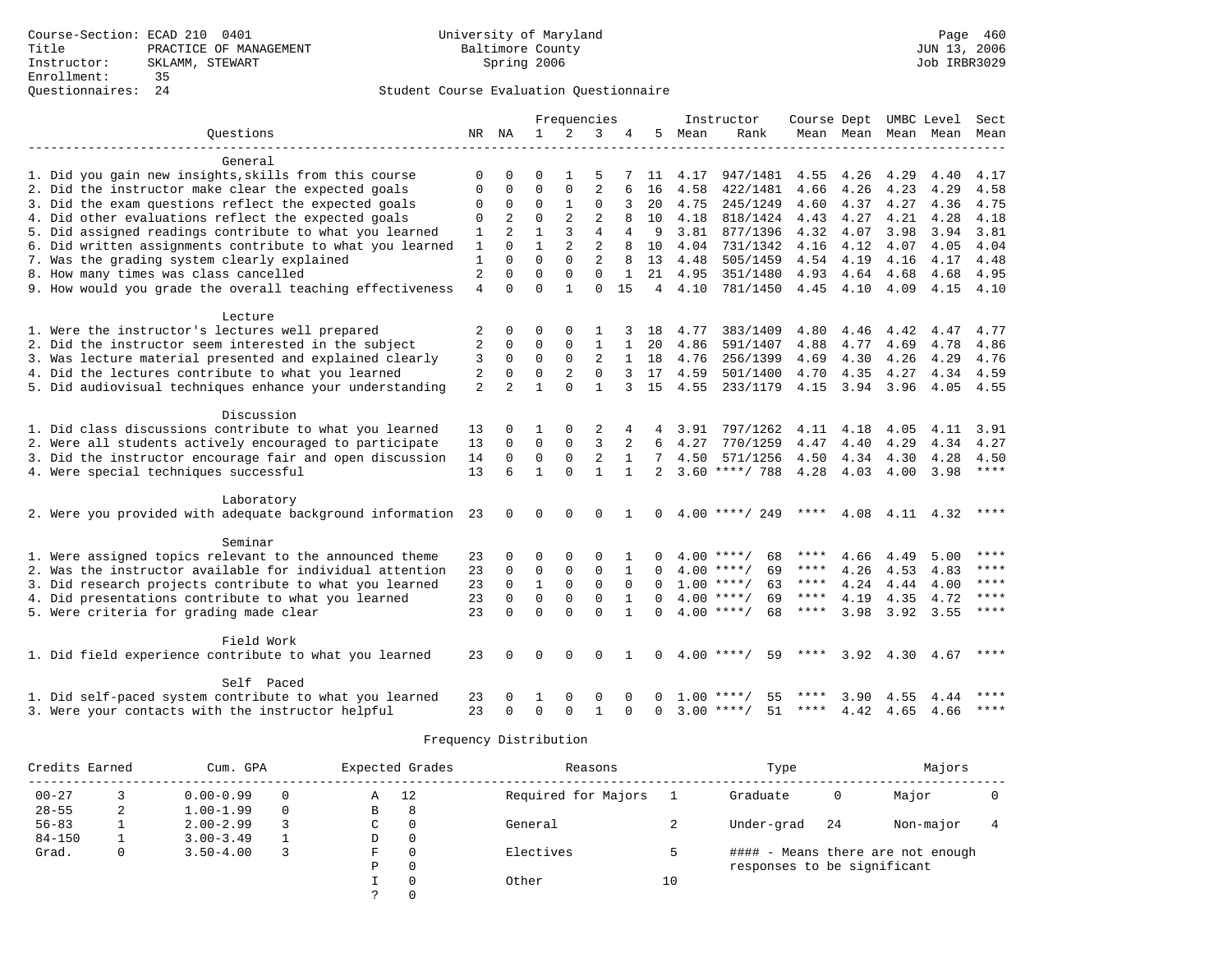|                                                           | Frequencies |          |               |          |          |     |     | Instructor | Course Dept |      | UMBC Level |      | Sect |      |
|-----------------------------------------------------------|-------------|----------|---------------|----------|----------|-----|-----|------------|-------------|------|------------|------|------|------|
| Ouestions                                                 | NR.         | ΝA       |               |          | 3        | 4   | 5.  | Mean       | Rank        | Mean | Mean       | Mean | Mean | Mean |
| General                                                   |             |          |               |          |          |     |     |            |             |      |            |      |      |      |
| 1. Did you gain new insights, skills from this course     | $\Omega$    | 0        |               | $\Omega$ |          | 12  | 16  | 4.35       | 729/1481    | 4.55 | 4.26       | 4.29 | 4.40 | 4.35 |
| 2. Did the instructor make clear the expected goals       | $\Omega$    | $\Omega$ |               | $\Omega$ |          | 12  | 17  | 4.42       | 646/1481    | 4.66 | 4.26       | 4.23 | 4.29 | 4.42 |
| 3. Did the exam questions reflect the expected goals      | 0           | $\Omega$ |               |          |          | 11  | 16  | 4.29       | 710/1249    | 4.60 | 4.37       | 4.27 | 4.36 | 4.29 |
| 4. Did other evaluations reflect the expected goals       | O           | $\Omega$ |               | $\Omega$ |          |     | 1.8 | 4.39       | 582/1424    | 4.43 | 4.27       | 4.21 | 4.28 | 4.39 |
| 5. Did assigned readings contribute to what you learned   |             | $\Omega$ |               | $\Omega$ |          | q   | 17  | 4.37       | 411/1396    | 4.32 | 4.07       | 3.98 | 3.94 | 4.37 |
| 6. Did written assignments contribute to what you learned | 1           |          | $\mathcal{D}$ |          |          | q   | 11  | 3.83       | 941/1342    | 4.16 | 4.12       | 4.07 | 4.05 | 3.83 |
| 7. Was the grading system clearly explained               |             | $\Omega$ |               | $\Omega$ | 4        |     | 23  | 4.53       | 425/1459    | 4.54 | 4.19       | 4.16 | 4.17 | 4.53 |
| 8. How many times was class cancelled                     |             | $\Omega$ | $\Omega$      | $\Omega$ | $\Omega$ |     | 29  | 4.97       | 281/1480    | 4.93 | 4.64       | 4.68 | 4.68 | 4.97 |
| 9. How would you grade the overall teaching effectiveness | 7           | $\cap$   | ∩             |          | U        | 11  | 12  | 4.42       | 459/1450    | 4.45 | 4.10       | 4.09 | 4.15 | 4.42 |
| Lecture                                                   |             |          |               |          |          |     |     |            |             |      |            |      |      |      |
| 1. Were the instructor's lectures well prepared           | $\Omega$    |          |               |          |          |     | 24  | 4.65       | 588/1409    | 4.80 | 4.46       | 4.42 | 4.47 | 4.65 |
| 2. Did the instructor seem interested in the subject      | 0           | $\Omega$ |               | $\Omega$ | $\Omega$ | 4   | 26  | 4.74       | 842/1407    | 4.88 | 4.77       | 4.69 | 4.78 | 4.74 |
| 3. Was lecture material presented and explained clearly   | $\mathbf 0$ | $\Omega$ |               | $\Omega$ | $\Omega$ | 12  | 18  | 4.48       | 590/1399    | 4.69 | 4.30       | 4.26 | 4.29 | 4.48 |
| 4. Did the lectures contribute to what you learned        | 0           | $\Omega$ | $\Omega$      | $\Omega$ |          | 1 O | 20  | 4.61       | 480/1400    | 4.70 | 4.35       | 4.27 | 4.34 | 4.61 |
| 5. Did audiovisual techniques enhance your understanding  | $\Omega$    |          |               | ∩        |          |     | 17  | 4.52       | 248/1179    | 4.15 | 3.94       | 3.96 | 4.05 | 4.52 |
|                                                           |             |          |               |          |          |     |     |            |             |      |            |      |      |      |
| Discussion                                                |             |          |               |          |          |     |     |            |             |      |            |      |      |      |
| 1. Did class discussions contribute to what you learned   | 14          | $\Omega$ |               | $\Omega$ |          |     |     | 3.82       | 849/1262    | 4.11 | 4.18       | 4.05 | 4.11 | 3.82 |
| 2. Were all students actively encouraged to participate   | 14          | $\Omega$ |               |          |          |     | 13  | 4.29       | 757/1259    | 4.47 | 4.40       | 4.29 | 4.34 | 4.29 |
| 3. Did the instructor encourage fair and open discussion  | 14          | $\Omega$ |               |          |          |     | 10  | 4.18       | 820/1256    | 4.50 | 4.34       | 4.30 | 4.28 | 4.18 |
| 4. Were special techniques successful                     | 14          |          |               |          |          |     | 11  | 4.38       | 233/788     | 4.28 | 4.03       | 4.00 | 3.98 | 4.38 |

| Credits Earned |   | Cum. GPA      |    |               | Expected Grades | Reasons             |    | Type                        |    | Majors                            |    |
|----------------|---|---------------|----|---------------|-----------------|---------------------|----|-----------------------------|----|-----------------------------------|----|
| $00 - 27$      | 2 | $0.00 - 0.99$ |    | Α             | 13              | Required for Majors |    | Graduate                    | 0  | Major                             |    |
| $28 - 55$      |   | $1.00 - 1.99$ |    | B             | 10              |                     |    |                             |    |                                   |    |
| $56 - 83$      | 5 | $2.00 - 2.99$ | 4  | $\sim$<br>◡   | 2               | General             |    | Under-grad                  | 31 | Non-major                         | 14 |
| $84 - 150$     |   | $3.00 - 3.49$ | 10 | D             | 0               |                     |    |                             |    |                                   |    |
| Grad.          | 0 | $3.50 - 4.00$ |    | F             | $\Omega$        | Electives           |    |                             |    | #### - Means there are not enough |    |
|                |   |               |    | P             |                 |                     |    | responses to be significant |    |                                   |    |
|                |   |               |    |               | $\mathbf 0$     | Other               | 20 |                             |    |                                   |    |
|                |   |               |    | $\mathcal{L}$ |                 |                     |    |                             |    |                                   |    |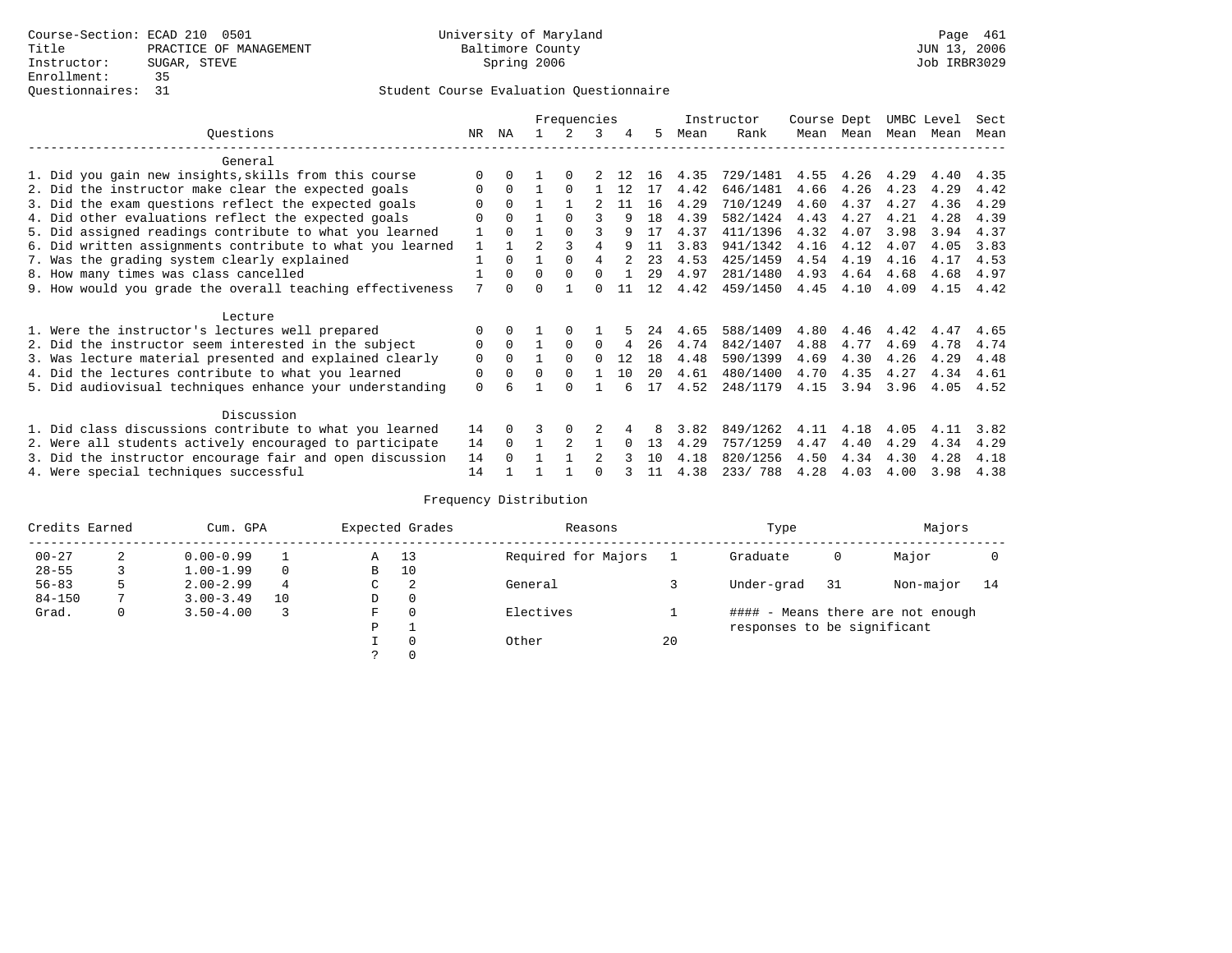|                                                                                                         | Frequencies |             |             | Instructor   | Course Dept UMBC Level |                |                |        | Sect               |             |      |                     |      |             |
|---------------------------------------------------------------------------------------------------------|-------------|-------------|-------------|--------------|------------------------|----------------|----------------|--------|--------------------|-------------|------|---------------------|------|-------------|
| Questions                                                                                               |             | NR NA       | 1           | 2            | 3                      | 4              |                | 5 Mean | Rank               |             |      | Mean Mean Mean Mean |      | Mean        |
| ___________________                                                                                     |             |             |             |              |                        |                |                |        |                    |             |      |                     |      |             |
| General                                                                                                 |             |             |             |              |                        |                |                |        |                    |             |      |                     |      |             |
| 1. Did you gain new insights, skills from this course                                                   | 6           | 0           | $\Omega$    | 0            | 4                      | 7              | 9              | 4.25   | 844/1481           | 4.25        | 4.26 | 4.29                | 4.29 | 4.25        |
| 2. Did the instructor make clear the expected goals                                                     | 6           | $\mathbf 0$ | $\mathbf 0$ | $\mathbf{0}$ | $\mathbf 0$            | 6              | 14             | 4.70   | 286/1481           | 4.70        | 4.26 | 4.23                | 4.23 | 4.70        |
| 3. Did the exam questions reflect the expected goals                                                    | 6           | $\mathbf 0$ | $\Omega$    | $\Omega$     | 0                      | 9              | 11             | 4.55   | 451/1249           | 4.55        | 4.37 | 4.27                | 4.28 | 4.55        |
| 4. Did other evaluations reflect the expected goals                                                     | 7           | 1           | $\Omega$    | $\Omega$     | 1                      | 8              | 9              | 4.44   | 509/1424           | 4.44        | 4.27 | 4.21                | 4.27 | 4.44        |
| 5. Did assigned readings contribute to what you learned                                                 | 7           | $\mathbf 0$ | $\Omega$    | $\Omega$     | $\overline{2}$         | 4              | 13             | 4.58   | 257/1396           | 4.58        | 4.07 | 3.98                | 4.00 | 4.58        |
| 6. Did written assignments contribute to what you learned                                               | 7           | 1           | $\mathbf 0$ | $\mathbf{0}$ | 6                      | 8              | 4              | 3.89   | 898/1342           | 3.89        | 4.12 | 4.07                | 4.12 | 3.89        |
| 7. Was the grading system clearly explained                                                             | 7           | $\Omega$    | $\Omega$    | $\mathbf{0}$ | $\mathbf{1}$           | 5              | 13             |        | 4.63 310/1459      | 4.63        | 4.19 | 4.16                | 4.17 | 4.63        |
| 8. How many times was class cancelled                                                                   | 7           | $\mathbf 0$ | $\mathbf 0$ | $\mathbf 0$  | $\Omega$               | 13             | 6              |        | 4.32 1171/1480     | 4.32        | 4.64 | 4.68                | 4.65 | 4.32        |
| 9. How would you grade the overall teaching effectiveness                                               | 9           | $\Omega$    | $\Omega$    | $\Omega$     | $\overline{4}$         | 8              | 5              | 4.06   | 808/1450           | 4.06        | 4.10 | 4.09                | 4.10 | 4.06        |
| Lecture                                                                                                 |             |             |             |              |                        |                |                |        |                    |             |      |                     |      |             |
|                                                                                                         | 6           | $\Omega$    | $\Omega$    | $\Omega$     | 2                      | 9              | 9              | 4.35   | 946/1409           | 4.35        | 4.46 | 4.42                | 4.43 | 4.35        |
| 1. Were the instructor's lectures well prepared<br>2. Did the instructor seem interested in the subject | 6           | $\mathbf 0$ | 0           | $\mathsf 0$  | $\Omega$               | $\mathbf{1}$   | 19             | 4.95   | 300/1407           | 4.95        | 4.77 | 4.69                | 4.67 | 4.95        |
| 3. Was lecture material presented and explained clearly                                                 | 6           | 0           | 0           | 0            | 4                      | $\overline{4}$ | 12             | 4.40   | 683/1399           | 4.40        | 4.30 | 4.26                | 4.27 | 4.40        |
| 4. Did the lectures contribute to what you learned                                                      | 6           | $\mathbf 0$ | $\mathbf 0$ | $\mathbf{0}$ | $\mathbf{1}$           | 7              | 12             | 4.55   | 541/1400           | 4.55        | 4.35 | 4.27                | 4.28 | 4.55        |
| 5. Did audiovisual techniques enhance your understanding                                                | 6           | 10          | $\Omega$    | $\Omega$     | 3                      | 3              | $\overline{4}$ | 4.10   | 557/1179           | 4.10        | 3.94 | 3.96                | 4.02 | 4.10        |
|                                                                                                         |             |             |             |              |                        |                |                |        |                    |             |      |                     |      |             |
| Discussion                                                                                              |             |             |             |              |                        |                |                |        |                    |             |      |                     |      |             |
| 1. Did class discussions contribute to what you learned                                                 | 13          | $\mathbf 0$ | 0           | 1            | 0                      | 4              | 8              | 4.46   | 381/1262           | 4.46        | 4.18 | 4.05                | 4.14 | 4.46        |
| 2. Were all students actively encouraged to participate                                                 | 13          | $\Omega$    | $\Omega$    | $\Omega$     | $\Omega$               | 4              | 9              | 4.69   | 422/1259           | 4.69        | 4.40 | 4.29                | 4.34 | 4.69        |
| 3. Did the instructor encourage fair and open discussion                                                | 13          | $\mathbf 0$ | 0           | $\mathsf 0$  | $\mathbf 0$            | 4              | 9              | 4.69   | 428/1256           | 4.69        | 4.34 | 4.30                | 4.34 | 4.69        |
| 4. Were special techniques successful                                                                   | 13          | 4           | $\mathbf 0$ | $\mathbf{0}$ | $\mathbf{1}$           | $\overline{4}$ | 4              | 4.33   | 254/788            | 4.33        | 4.03 | 4.00                | 4.07 | 4.33        |
|                                                                                                         |             |             |             |              |                        |                |                |        |                    |             |      |                     |      |             |
| Laboratory                                                                                              |             |             |             |              |                        |                |                |        |                    |             |      |                     |      |             |
| 1. Did the lab increase understanding of the material                                                   | 25          | $\mathbf 0$ | 0           | $\mathbf 0$  | 1                      | 0              | $\Omega$       |        | $3.00$ ****/ 246   | ****        | 4.26 | 4.20                | 4.20 | ****        |
| 2. Were you provided with adequate background information                                               | 25          | $\mathbf 0$ | $\mathbf 0$ | $\mathbf 0$  | $\mathbf 0$            | $\Omega$       | $\mathbf{1}$   | 5.00   | ****/ 249          | ****        | 4.08 | 4.11                | 4.23 | $***$       |
| 3. Were necessary materials available for lab activities                                                | 25          | $\mathbf 0$ | $\mathbf 0$ | $\mathbf 0$  | $\mathbf 0$            | $\Omega$       | $\mathbf{1}$   |        | $5.00$ ****/ 242   | $***$ * * * | 4.45 | 4.40                | 4.36 | $***$       |
| 4. Did the lab instructor provide assistance                                                            | 25          | $\Omega$    | $\Omega$    | $\Omega$     | $\Omega$               | $\Omega$       | $\mathbf{1}$   |        | $5.00$ ****/ 240   | ****        | 4.37 | 4.20                | 3.96 | ****        |
| 5. Were requirements for lab reports clearly specified                                                  | 25          | $\mathbf 0$ | $\mathbf 0$ | $\mathbf 0$  | $\mathbf 0$            | $\mathbf 0$    | $\mathbf{1}$   |        | $5.00$ ****/ 217   | $***$ * * * | 4.42 | 4.04                | 4.11 | ****        |
|                                                                                                         |             |             |             |              |                        |                |                |        |                    |             |      |                     |      |             |
| Seminar                                                                                                 |             |             |             |              |                        |                |                |        |                    |             |      |                     |      |             |
| 1. Were assigned topics relevant to the announced theme                                                 | 25          | $\mathbf 0$ | 0           | $\mathbf 0$  | 0                      | 1              | $\Omega$       |        | $4.00$ ****/<br>68 | ****        | 4.66 | 4.49                | 4.70 | ****        |
| 2. Was the instructor available for individual attention                                                | 25          | $\mathbf 0$ | $\mathbf 0$ | $\mathbf 0$  | $\mathbf 0$            | $\mathbf{1}$   | $\Omega$       |        | $4.00$ ****/<br>69 | ****        | 4.26 | 4.53                | 4.66 | ****        |
| 3. Did research projects contribute to what you learned                                                 | 25          | $\mathbf 0$ | $\mathbf 0$ | $\mathbf 0$  | $\mathbf 0$            | 1              | $\Omega$       |        | $4.00$ ****/<br>63 | $***$ * *   | 4.24 | 4.44                | 4.56 | ****        |
| 4. Did presentations contribute to what you learned                                                     | 25          | $\Omega$    | $\mathbf 0$ | $\mathbf 0$  | $\mathbf 0$            | $\mathbf{1}$   | $\Omega$       |        | $4.00$ ****/<br>69 | $***$ * * * | 4.19 | 4.35                | 4.48 | $***$       |
| 5. Were criteria for grading made clear                                                                 | 25          | $\Omega$    | $\Omega$    | $\Omega$     | $\Omega$               | $\mathbf{1}$   | $\Omega$       |        | $4.00$ ****/<br>68 | ****        | 3.98 | 3.92                | 4.43 | ****        |
| Field Work                                                                                              |             |             |             |              |                        |                |                |        |                    |             |      |                     |      |             |
|                                                                                                         | 25          | 0           | 0           | $\mathbf 0$  | $\mathbf 0$            |                |                |        | 59<br>$4.00$ ****/ | ****        |      |                     |      | ****        |
| 1. Did field experience contribute to what you learned                                                  |             |             |             |              |                        | 1              | 0              |        |                    | ****        | 3.92 | 4.30                | 4.48 | $***$ * * * |
| 2. Did you clearly understand your evaluation criteria                                                  | 25          | $\mathbf 0$ | $\mathbf 0$ | $\mathbf 0$  | 0                      | $\mathbf{1}$   | $\Omega$       |        | 51<br>$4.00$ ****/ |             | 4.04 | 4.00                | 4.13 | ****        |
| 3. Was the instructor available for consultation                                                        | 25          | $\mathbf 0$ | $\mathbf 0$ | $\mathbf 0$  | $\mathbf 0$            | $\mathbf{1}$   | $\Omega$       |        | 36<br>$4.00$ ****/ | ****        | 5.00 | 4.60                | 4.33 | ****        |
| 4. To what degree could you discuss your evaluations                                                    | 25          | $\mathbf 0$ | $\mathbf 0$ | $\mathbf 0$  | $\mathbf 0$            | $\mathbf{1}$   | $\Omega$       | 4.00   | $***$ /<br>41      | $***$ * * * | 3.68 | 4.26                | 3.90 | $***$       |
| 5. Did conferences help you carry out field activities                                                  | 25          | $\Omega$    | $\Omega$    | $\Omega$     | $\Omega$               | $\mathbf{1}$   | $\Omega$       |        | $4.00$ ****/<br>31 | $***$ * *   | 3.50 | 4.42                | 4.00 |             |
| Self Paced                                                                                              |             |             |             |              |                        |                |                |        |                    |             |      |                     |      |             |
| 1. Did self-paced system contribute to what you learned                                                 | 25          | 0           | 0           | 0            | 0                      | 1              | 0              |        | $4.00$ ****/<br>55 |             | 3.90 | 4.55                | 4.88 | $***$ * * * |
| 2. Did study questions make clear the expected goal                                                     | 25          | $\mathbf 0$ | 0           | $\mathbf 0$  | $\mathbf 0$            | 1              | $\mathbf 0$    | 4.00   | $***$ /<br>31      | ****        | 4.28 | 4.75                | 4.67 | $***$       |
| 3. Were your contacts with the instructor helpful                                                       | 25          | $\Omega$    | $\mathbf 0$ | $\mathbf 0$  | 0                      | $\mathbf{1}$   | $\Omega$       | 4.00   | $***/$<br>51       | ****        | 4.42 | 4.65                | 4.88 | ****        |
| 4. Was the feedback/tutoring by proctors helpful                                                        | 25          | $\mathbf 0$ | $\mathbf 0$ | $\mathbf 0$  | $\Omega$               | $\mathbf{1}$   | $\Omega$       |        | $4.00$ ****/<br>34 | ****        | 4.50 | 4.83                | 4.67 | $***$       |
| 5. Were there enough proctors for all the students                                                      | 25          | 0           | $\Omega$    | $\Omega$     | $\Omega$               | $\mathbf{1}$   | $\Omega$       |        | $4.00$ ****/<br>24 | $***$ * *   | 4.50 | 4.82                | 4.67 | $***$       |
|                                                                                                         |             |             |             |              |                        |                |                |        |                    |             |      |                     |      |             |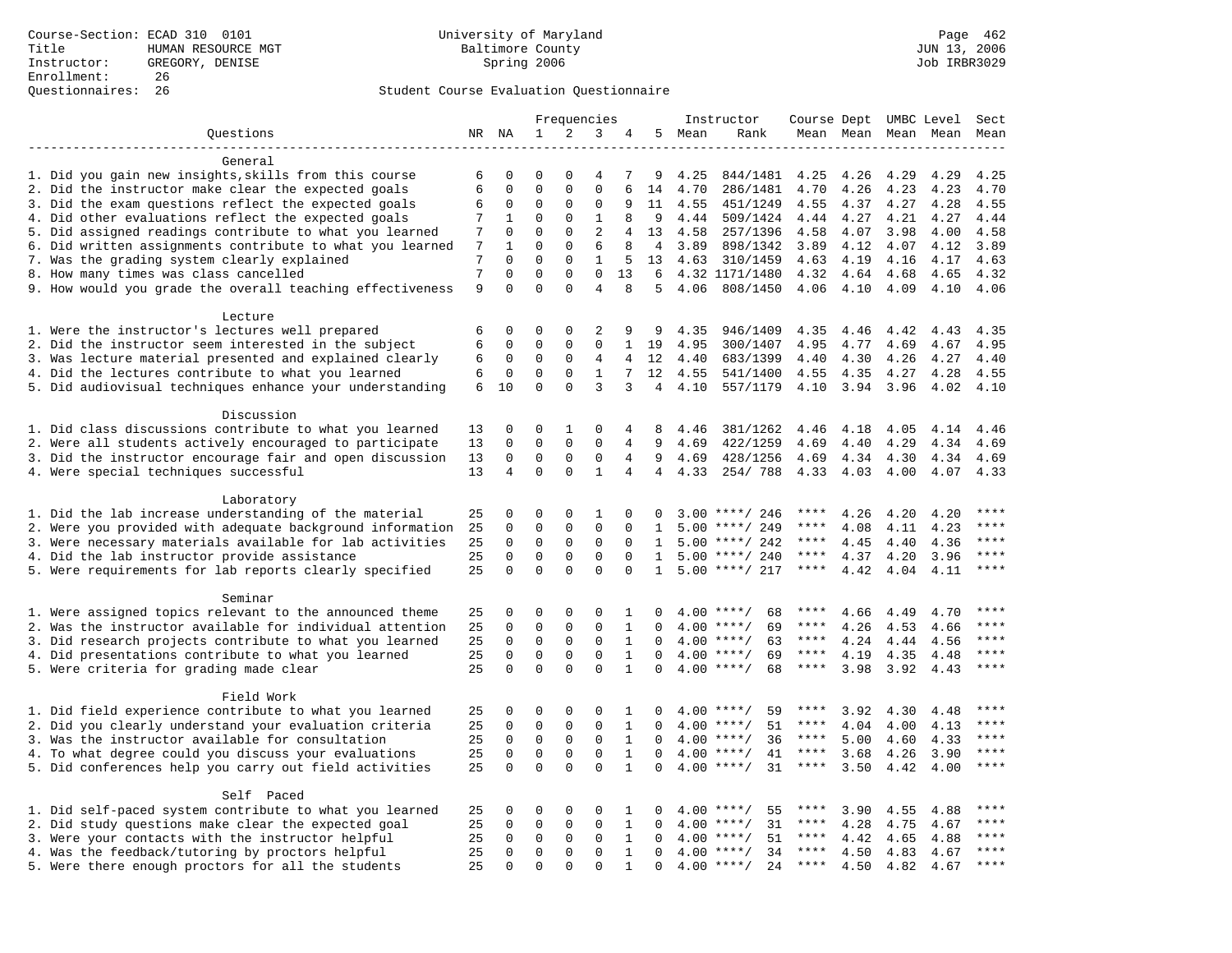| Course-Section: ECAD 310 0101 |                    | University of Maryland                  | Page 462     |  |
|-------------------------------|--------------------|-----------------------------------------|--------------|--|
| Title                         | HUMAN RESOURCE MGT | Baltimore County                        | JUN 13, 2006 |  |
| Instructor:                   | GREGORY, DENISE    | Spring 2006                             | Job IRBR3029 |  |
| Enrollment:                   | 26                 |                                         |              |  |
| Ouestionnaires: 26            |                    | Student Course Evaluation Questionnaire |              |  |

| Credits Earned |   | Cum. GPA      |          |   | Expected Grades | Reasons             |    | Type                        |    | Majors                            |    |
|----------------|---|---------------|----------|---|-----------------|---------------------|----|-----------------------------|----|-----------------------------------|----|
| $00 - 27$      |   | $0.00 - 0.99$ | $\Omega$ | Α | 13              | Required for Majors |    | Graduate                    | 0  | Major                             |    |
| $28 - 55$      | 0 | $1.00 - 1.99$ | $\Omega$ | В | 4               |                     |    |                             |    |                                   |    |
| $56 - 83$      | 8 | $2.00 - 2.99$ | 4        | С | 0               | General             |    | Under-grad                  | 26 | Non-major                         | 14 |
| $84 - 150$     | 6 | $3.00 - 3.49$ | 4        | D | 0               |                     |    |                             |    |                                   |    |
| Grad.          | 0 | $3.50 - 4.00$ | 5        | F | 0               | Electives           |    |                             |    | #### - Means there are not enough |    |
|                |   |               |          | Ρ | 0               |                     |    | responses to be significant |    |                                   |    |
|                |   |               |          |   | $\Omega$        | Other               | 10 |                             |    |                                   |    |
|                |   |               |          |   | 0               |                     |    |                             |    |                                   |    |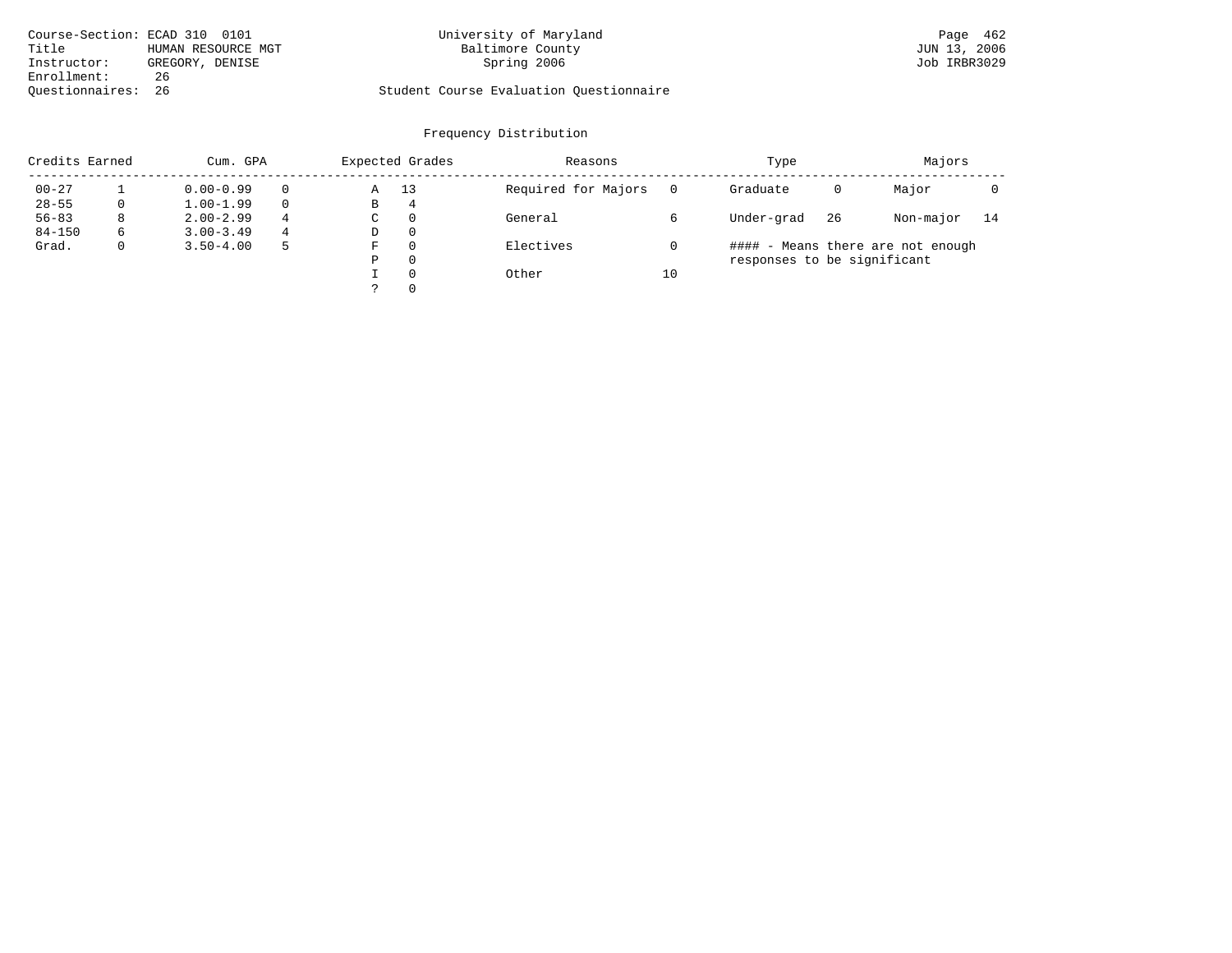|                                                           |              |              |                |                | Frequencies    |                |                |      | Instructor         | Course Dept UMBC Level |                |           |      | Sect        |
|-----------------------------------------------------------|--------------|--------------|----------------|----------------|----------------|----------------|----------------|------|--------------------|------------------------|----------------|-----------|------|-------------|
| Ouestions                                                 |              | NR NA        | $\mathbf{1}$   | $\overline{2}$ | 3              | 4              | 5              | Mean | Rank               |                        | Mean Mean Mean |           | Mean | Mean        |
|                                                           |              |              |                |                |                |                |                |      |                    |                        |                |           |      |             |
| General                                                   |              |              |                |                |                |                |                |      |                    |                        |                |           |      |             |
| 1. Did you gain new insights, skills from this course     | 0            | <sup>0</sup> | O              | $\Omega$       | 5              |                | 10             | 4.23 | 883/1481           | 4.23                   | 4.26           | 4.29      | 4.29 | 4.23        |
| 2. Did the instructor make clear the expected goals       | $\Omega$     | 0            | $\Omega$       | $\Omega$       | 6              |                | 11             | 4.23 | 854/1481           | 4.23                   | 4.26           | 4.23      | 4.23 | 4.23        |
| 3. Did the exam questions reflect the expected goals      | 0            | 0            | $\Omega$       | $\Omega$       | 5              | 6              | 11             | 4.27 | 726/1249           | 4.27                   | 4.37           | 4.27      | 4.28 | 4.27        |
| 4. Did other evaluations reflect the expected goals       | $\mathbf{0}$ | 4            | $\overline{2}$ | 3              | 3              | 2              | 8              |      | 3.61 1239/1424     | 3.61                   | 4.27           | 4.21      | 4.27 | 3.61        |
| 5. Did assigned readings contribute to what you learned   | $\mathbf 0$  |              | $\cap$         | $\Omega$       | $\mathbf{1}$   |                | 18             | 4.81 | 111/1396           | 4.81                   | 4.07           | 3.98      | 4.00 | 4.81        |
| 6. Did written assignments contribute to what you learned | 0            | 3            | $\overline{4}$ | 2              | 2              |                | 7              |      | 3.42 1155/1342     | 3.42                   | 4.12           | 4.07      | 4.12 | 3.42        |
| 7. Was the grading system clearly explained               | $\mathbf 0$  | $\Omega$     | 1              |                | $\Omega$       |                | 15             | 4.45 | 535/1459           | 4.45                   | 4.19           | 4.16      | 4.17 | 4.45        |
| 8. How many times was class cancelled                     | $1\,$        | $\Omega$     | $\Omega$       | $\Omega$       | $\Omega$       | 8              | 13             | 4.62 | 989/1480           | 4.62                   | 4.64           | 4.68      | 4.65 | 4.62        |
| 9. How would you grade the overall teaching effectiveness | 6            | $\Omega$     | $\Omega$       | $\Omega$       | $\overline{4}$ | 8              | $\overline{4}$ | 4.00 | 836/1450           | 4.00                   | 4.10           | 4.09      | 4.10 | 4.00        |
|                                                           |              |              |                |                |                |                |                |      |                    |                        |                |           |      |             |
| Lecture                                                   |              |              |                |                |                |                |                |      |                    |                        |                |           |      |             |
| 1. Were the instructor's lectures well prepared           | 1            | 0            | 0              | $\Omega$       | $\Omega$       |                | 19             | 4.90 | 188/1409           | 4.90                   | 4.46           | 4.42      | 4.43 | 4.90        |
| 2. Did the instructor seem interested in the subject      | 1            | 0            | $\Omega$       | $\Omega$       | $\mathbf 0$    | 3              | 18             | 4.86 | 614/1407           | 4.86                   | 4.77           | 4.69      | 4.67 | 4.86        |
| 3. Was lecture material presented and explained clearly   | 2            | 0            | $\Omega$       | $\Omega$       | $\mathbf{1}$   | 9              | 10             | 4.45 | 636/1399           | 4.45                   | 4.30           | 4.26      | 4.27 | 4.45        |
| 4. Did the lectures contribute to what you learned        | 1            | 0            | $\Omega$       | $\Omega$       | 3              | 6              | 12             | 4.43 | 681/1400           | 4.43                   | 4.35           | 4.27      | 4.28 | 4.43        |
| 5. Did audiovisual techniques enhance your understanding  |              | 1 14         | ζ              | $\Omega$       | $\Omega$       | $\overline{a}$ | $\overline{2}$ |      | 3.00 1041/1179     | 3.00                   | 3.94           | 3.96      | 4.02 | 3.00        |
|                                                           |              |              |                |                |                |                |                |      |                    |                        |                |           |      |             |
| Discussion                                                |              |              |                |                |                |                |                |      |                    |                        |                |           |      |             |
| 1. Did class discussions contribute to what you learned   | 6            | 0            | 1              |                |                |                |                | 3.94 | 770/1262           | 3.94                   | 4.18           | 4.05      | 4.14 | 3.94        |
| 2. Were all students actively encouraged to participate   | 6            | 0            | $\Omega$       | $\mathbf 0$    | $\mathbf 0$    |                | 15             |      | 4.94 148/1259      | 4.94                   | 4.40           | 4.29      | 4.34 | 4.94        |
| 3. Did the instructor encourage fair and open discussion  | 6            | 0            | $\Omega$       | $\mathbf{1}$   | 3              |                | 10             |      | 4.31 735/1256      | 4.31                   | 4.34           | 4.30      | 4.34 | 4.31        |
| 4. Were special techniques successful                     | 6            | 13           | $\Omega$       | $\Omega$       | $\Omega$       | $\mathbf{1}$   | $2^{1}$        |      | $4.67$ ****/ 788   | $***$ * * *            | 4.03           | 4.00      | 4.07 | ****        |
|                                                           |              |              |                |                |                |                |                |      |                    |                        |                |           |      |             |
| Laboratory                                                |              |              |                |                |                |                |                |      |                    |                        |                |           |      |             |
| 4. Did the lab instructor provide assistance              | 21           | $\Omega$     | $\Omega$       | $\Omega$       | $\Omega$       |                | 0              |      | $4.00$ ****/ 240   | ****                   |                | 4.37 4.20 | 3.96 | $***$ * * * |
|                                                           |              |              |                |                |                |                |                |      |                    |                        |                |           |      |             |
| Seminar                                                   |              |              |                |                |                |                |                |      |                    |                        |                |           |      |             |
| 2. Was the instructor available for individual attention  | 21           | $\Omega$     | 0              | 0              | $\mathbf 0$    | $\Omega$       |                |      | $5.00$ ****/<br>69 | ****                   | 4.26           | 4.53      | 4.66 | ****        |
| 3. Did research projects contribute to what you learned   | 21           | $\mathbf 0$  | $\mathbf 0$    | 0              | $\mathbf{1}$   | $\Omega$       | $\Omega$       | 3.00 | 63<br>****/        | ****                   | 4.24           | 4.44      | 4.56 | $***$       |
| 4. Did presentations contribute to what you learned       | 21           | $\Omega$     | $\mathbf 0$    | $\Omega$       | $\Omega$       | $\Omega$       | $\mathbf{1}$   |      | $5.00$ ****/<br>69 | $***$ * * *            | 4.19           | 4.35      | 4.48 | $* * * *$   |
| 5. Were criteria for grading made clear                   | 21           | $\Omega$     | $\Omega$       | $\Omega$       | $\Omega$       | 1              | 0              |      | $4.00$ ****/<br>68 | ****                   | 3.98           | 3.92      | 4.43 | ****        |
|                                                           |              |              |                |                |                |                |                |      |                    |                        |                |           |      |             |
| Field Work                                                |              |              |                |                |                |                |                |      |                    |                        |                |           |      |             |
| 4. To what degree could you discuss your evaluations      | 21           | 0            | 0              | $\mathbf 0$    | 1              | $\Omega$       | 0              |      | $3.00$ ****/<br>41 | ****                   | 3.68           | 4.26      | 3.90 | $***$       |
|                                                           |              |              |                |                |                |                |                |      |                    |                        |                |           |      |             |
| Self Paced                                                |              |              |                |                |                |                |                |      |                    |                        |                |           |      |             |
| 1. Did self-paced system contribute to what you learned   | 21           |              | 0              | $\Omega$       | 1              | 0              | $\Omega$       |      | $3.00$ ****/<br>55 | ****                   | 3.90           | 4.55      | 4.88 | ****        |
|                                                           |              |              |                |                |                |                |                |      |                    |                        |                |           |      |             |

| Credits Earned |   | Cum. GPA      |          |    | Expected Grades | Reasons             |    | Type                        | Majors |                                   |  |
|----------------|---|---------------|----------|----|-----------------|---------------------|----|-----------------------------|--------|-----------------------------------|--|
| $00 - 27$      |   | $0.00 - 0.99$ | 0        | A  | $\overline{6}$  | Required for Majors |    | Graduate                    | 0      | Major                             |  |
| $28 - 55$      |   | $1.00 - 1.99$ | $\Omega$ | B  | 10              |                     |    |                             |        |                                   |  |
| $56 - 83$      |   | $2.00 - 2.99$ | 4        | C. |                 | General             |    | Under-grad                  | 22     | Non-major                         |  |
| $84 - 150$     | 9 | $3.00 - 3.49$ | 9        | D  | $\Omega$        |                     |    |                             |        |                                   |  |
| Grad.          | 0 | $3.50 - 4.00$ |          | F  |                 | Electives           |    |                             |        | #### - Means there are not enough |  |
|                |   |               |          | Ρ  |                 |                     |    | responses to be significant |        |                                   |  |
|                |   |               |          |    |                 | Other               | 12 |                             |        |                                   |  |
|                |   |               |          |    |                 |                     |    |                             |        |                                   |  |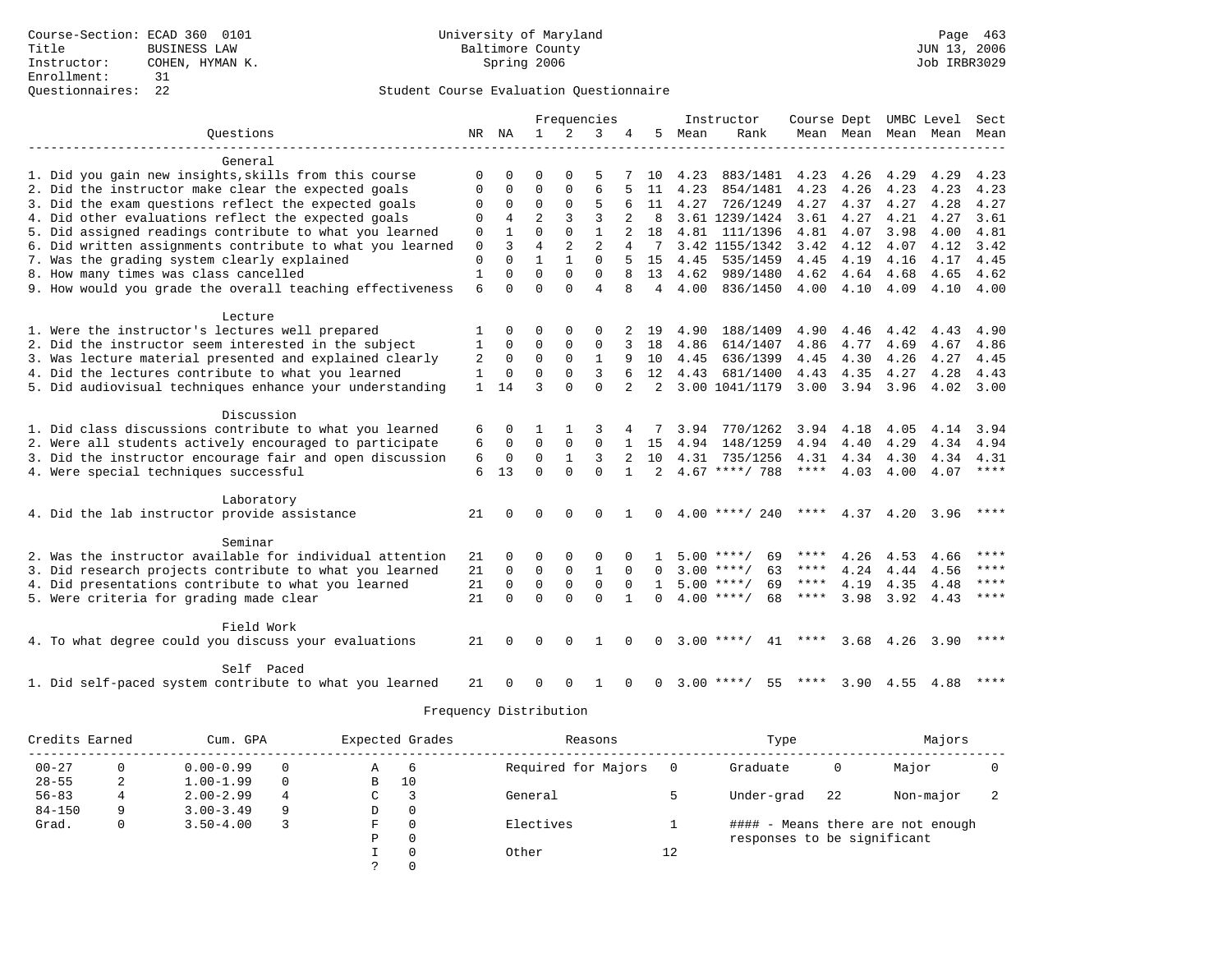|                                                           |              |                |              |               | Frequencies    |          |              |      | Instructor         | Course Dept |           | UMBC Level |      | Sect        |
|-----------------------------------------------------------|--------------|----------------|--------------|---------------|----------------|----------|--------------|------|--------------------|-------------|-----------|------------|------|-------------|
| Ouestions                                                 | NR           | ΝA             | $\mathbf{1}$ | $\mathcal{L}$ | 3              |          | 5.           | Mean | Rank               |             | Mean Mean | Mean       | Mean | Mean        |
| General                                                   |              |                |              |               |                |          |              |      |                    |             |           |            |      |             |
| 1. Did you gain new insights, skills from this course     | $\Omega$     | U              | O            | $\Omega$      | 4              |          | 11           | 4.35 | 729/1481           | 4.35        | 4.26      | 4.29       | 4.29 | 4.35        |
| 2. Did the instructor make clear the expected goals       | O            | $\Omega$       | $\Omega$     | 3             | $\mathbf 0$    |          | 12           | 4.30 | 769/1481           | 4.30        | 4.26      | 4.23       | 4.23 | 4.30        |
| 3. Did the exam questions reflect the expected goals      | $\Omega$     | $\Omega$       | $\Omega$     |               | 3              |          | 10           | 4.25 | 742/1249           | 4.25        | 4.37      | 4.27       | 4.28 | 4.25        |
| 4. Did other evaluations reflect the expected goals       | $\Omega$     | U              | $\Omega$     | $\Omega$      | $\cap$         |          | 15           | 4.75 | 217/1424           | 4.75        | 4.27      | 4.21       | 4.27 | 4.75        |
| 5. Did assigned readings contribute to what you learned   | 0            | $\Omega$       | $\Omega$     | 2             | $\Omega$       | 4        | 14           | 4.50 | 297/1396           | 4.50        | 4.07      | 3.98       | 4.00 | 4.50        |
| 6. Did written assignments contribute to what you learned | $\mathbf 0$  | $\Omega$       | $\Omega$     | $\Omega$      | 3              |          | 11           | 4.40 | 405/1342           | 4.40        | 4.12      | 4.07       | 4.12 | 4.40        |
| 7. Was the grading system clearly explained               | $\mathbf{0}$ | $\Omega$       | $\Omega$     | $\mathbf{1}$  | 1              |          | 14           | 4.55 | 402/1459           | 4.55        | 4.19      | 4.16       | 4.17 | 4.55        |
| 8. How many times was class cancelled                     | $\mathbf 0$  | O              | $\Omega$     | $\Omega$      | $\Omega$       | $\Omega$ | 20           | 5.00 | 1/1480             | 5.00        | 4.64      | 4.68       | 4.65 | 5.00        |
| 9. How would you grade the overall teaching effectiveness | $\mathbf{1}$ | $\cap$         | $\Omega$     | $\Omega$      | $\mathbf{1}$   | 8        | 10           | 4.47 | 375/1450           | 4.47        | 4.10      | 4.09       | 4.10 | 4.47        |
| Lecture                                                   |              |                |              |               |                |          |              |      |                    |             |           |            |      |             |
| 1. Were the instructor's lectures well prepared           |              | 0              | 0            |               |                |          | 16           | 4.68 | 529/1409           | 4.68        | 4.46      | 4.42       | 4.43 | 4.68        |
| 2. Did the instructor seem interested in the subject      | 1            | $\Omega$       | $\Omega$     | $\Omega$      | $\Omega$       |          | 18           | 4.95 | 300/1407           | 4.95        | 4.77      | 4.69       | 4.67 | 4.95        |
| 3. Was lecture material presented and explained clearly   | 1            | 0              | $\mathbf 0$  |               |                |          | 10           | 4.32 | 773/1399           | 4.32        | 4.30      | 4.26       | 4.27 | 4.32        |
| 4. Did the lectures contribute to what you learned        | 1            | $\Omega$       | $\Omega$     | $\Omega$      | 5              |          | 10           | 4.26 | 859/1400           | 4.26        | 4.35      | 4.27       | 4.28 | 4.26        |
| 5. Did audiovisual techniques enhance your understanding  | $\mathbf{1}$ | 15             | २            | $\cap$        | $\cap$         |          | $\mathbf{1}$ |      | $2.00$ ****/1179   | ****        | 3.94      | 3.96       | 4.02 | $***$ * * * |
| Discussion                                                |              |                |              |               |                |          |              |      |                    |             |           |            |      |             |
| 1. Did class discussions contribute to what you learned   | 7            | <sup>0</sup>   | O            | 0             | 3              |          | 8            | 4.38 | 457/1262           | 4.38        | 4.18      | 4.05       | 4.14 | 4.38        |
| 2. Were all students actively encouraged to participate   | 7            | $\Omega$       | $\Omega$     | $\mathbf 0$   | $\Omega$       |          | 12           | 4.92 | 169/1259           | 4.92        | 4.40      | 4.29       | 4.34 | 4.92        |
| 3. Did the instructor encourage fair and open discussion  | 7            | 0              | $\Omega$     | 0             | $\Omega$       |          | 12           | 4.92 | 173/1256           | 4.92        | 4.34      | 4.30       | 4.34 | 4.92        |
| 4. Were special techniques successful                     | 7            | $\mathfrak{D}$ | 1            | $\Omega$      | $\overline{2}$ | 3        | 5            | 4.00 | 394/788            | 4.00        | 4.03      | 4.00       | 4.07 | 4.00        |
| Seminar                                                   |              |                |              |               |                |          |              |      |                    |             |           |            |      |             |
| 1. Were assigned topics relevant to the announced theme   | 19           | 0              | 0            | $\Omega$      | $\Omega$       |          |              |      | $5.00$ ****/<br>68 | ****        | 4.66      | 4.49       | 4.70 | ****        |
| 2. Was the instructor available for individual attention  | 19           | 0              | 0            | $\mathbf 0$   | $\mathbf 0$    | $\Omega$ |              |      | $5.00$ ****/<br>69 | ****        | 4.26      | 4.53       | 4.66 | ****        |
| 3. Did research projects contribute to what you learned   | 19           | $\Omega$       | $\mathbf 0$  | $\mathbf 0$   | $\mathbf 0$    |          |              |      | $5.00$ ****/<br>63 | ****        | 4.24      | 4.44       | 4.56 | ****        |
| 4. Did presentations contribute to what you learned       | 19           | $\Omega$       | $\Omega$     | $\Omega$      | $\Omega$       | $\cap$   |              |      | $5.00$ ****/<br>69 | ****        | 4.19      | 4.35       | 4.48 | ****        |
| 5. Were criteria for grading made clear                   | 19           |                | $\Omega$     | $\cap$        | $\Omega$       |          |              |      | $5.00$ ****/<br>68 | ****        | 3.98      | 3.92       | 4.43 | $***$ * * * |

| Credits Earned |   | Cum. GPA      |          | Expected Grades | Reasons |                     | Type |                             | Majors |                                   |  |
|----------------|---|---------------|----------|-----------------|---------|---------------------|------|-----------------------------|--------|-----------------------------------|--|
| $00 - 27$      | 2 | $0.00 - 0.99$ | $\Omega$ | A               | 14      | Required for Majors |      | Graduate                    | 0      | Major                             |  |
| $28 - 55$      |   | $1.00 - 1.99$ | $\Omega$ | В               | 6       |                     |      |                             |        |                                   |  |
| $56 - 83$      | 6 | $2.00 - 2.99$ |          | C               |         | General             |      | Under-grad                  | 20     | Non-major                         |  |
| $84 - 150$     | 6 | $3.00 - 3.49$ |          | D               |         |                     |      |                             |        |                                   |  |
| Grad.          | 0 | $3.50 - 4.00$ | 6        | F               |         | Electives           | ∠    |                             |        | #### - Means there are not enough |  |
|                |   |               |          | D               |         |                     |      | responses to be significant |        |                                   |  |
|                |   |               |          |                 |         | Other               | 16   |                             |        |                                   |  |
|                |   |               |          |                 |         |                     |      |                             |        |                                   |  |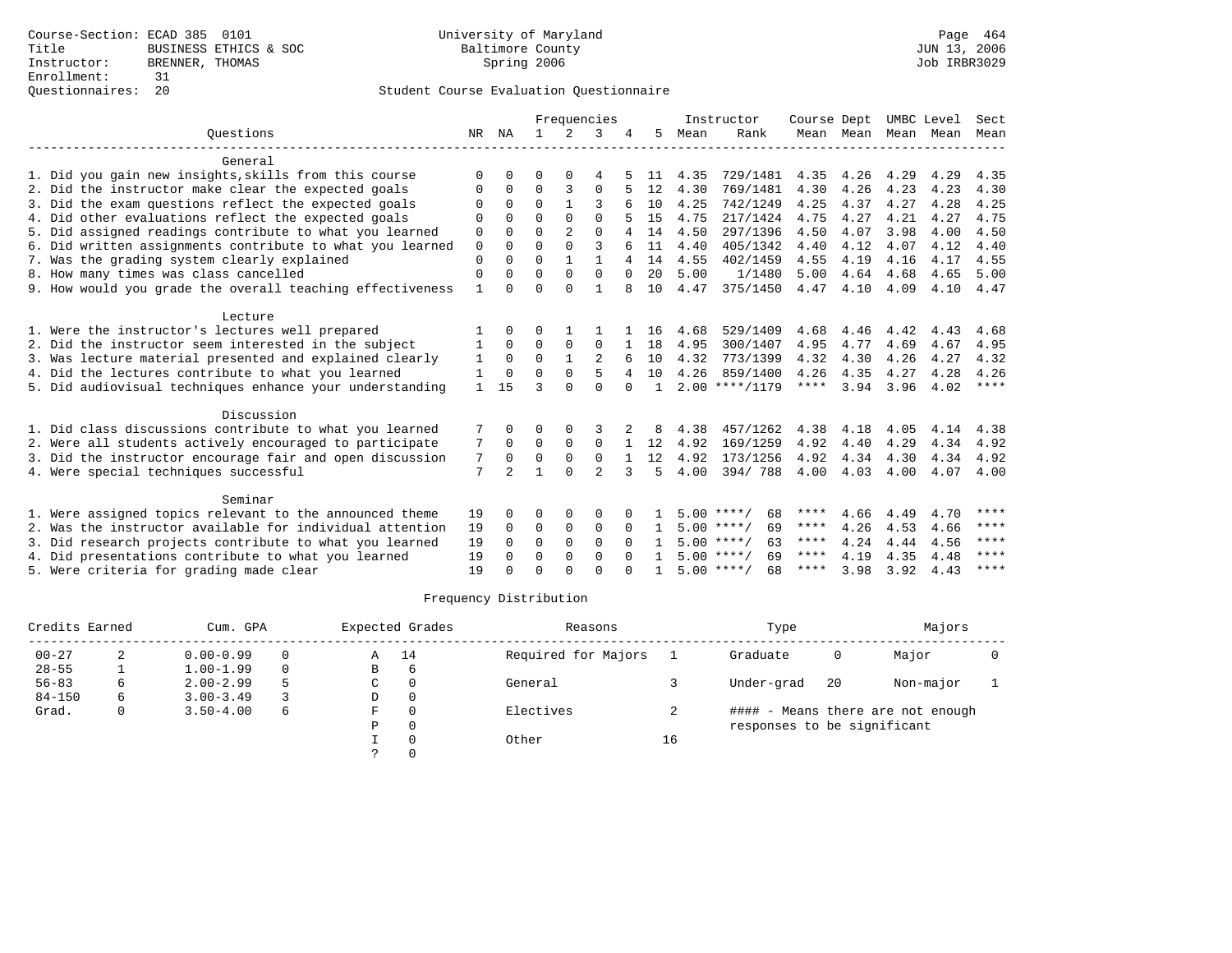## Questionnaires: 23 Student Course Evaluation Questionnaire

|                                                           |             |          |                | Frequencies |              |     |               |      | Instructor                           | Course Dept |           |           | UMBC Level | Sect |
|-----------------------------------------------------------|-------------|----------|----------------|-------------|--------------|-----|---------------|------|--------------------------------------|-------------|-----------|-----------|------------|------|
| Questions                                                 | NR          | NA       |                | 2           | 3            | 4   | 5             | Mean | Rank                                 |             | Mean Mean | Mean Mean |            | Mean |
| General                                                   |             |          |                |             |              |     |               |      |                                      |             |           |           |            |      |
| 1. Did you gain new insights, skills from this course     |             | $\Omega$ |                |             |              |     |               |      | 2 2.91 1468/1481 2.91 4.26 4.29 4.45 |             |           |           |            | 2.91 |
| 2. Did the instructor make clear the expected goals       | $\Omega$    | $\Omega$ | 3              | 3           | 8            | 9   | $\Omega$      |      | 3.00 1420/1481                       | 3.00        | 4.26      | 4.23      | 4.32       | 3.00 |
| 3. Did the exam questions reflect the expected goals      |             | $\Omega$ | $\mathfrak{D}$ | 4           | 8            | 6   | 3             |      | 3.17 1176/1249                       | 3.17        | 4.37      | 4.27      | 4.44       | 3.17 |
| 4. Did other evaluations reflect the expected goals       |             | 17       | $\cap$         |             |              |     |               |      | 3.83 1138/1424                       | 3.83        | 4.27      | 4.21      | 4.35       | 3.83 |
| 5. Did assigned readings contribute to what you learned   |             | 5        |                | २           |              |     |               |      | 3.47 1098/1396                       | 3.47        | 4.07      | 3.98      | 4.09       | 3.47 |
| 6. Did written assignments contribute to what you learned | 1           | 13       | $\Omega$       |             |              |     |               | 4.00 | 755/1342                             | 4.00        | 4.12      | 4.07      | 4.21       | 4.00 |
| 7. Was the grading system clearly explained               |             | $\Omega$ | 6              | 4           |              |     | $\mathbf{1}$  |      | 2.59 1424/1459                       | 2.59        | 4.19      | 4.16      | 4.25       | 2.59 |
| 8. How many times was class cancelled                     |             | $\Omega$ | $\Omega$       | $\Omega$    | $\Omega$     | 2.2 | $\Omega$      |      | 4.00 1349/1480                       | 4.00        | 4.64      | 4.68      | 4.74       | 4.00 |
| 9. How would you grade the overall teaching effectiveness | 5           | $\Omega$ | 5              |             | $\mathsf{R}$ |     | $\mathbf{1}$  |      | 2.44 1431/1450                       |             | 2.44 4.10 | 4.09      | 4.28       | 2.44 |
| Lecture                                                   |             |          |                |             |              |     |               |      |                                      |             |           |           |            |      |
| 1. Were the instructor's lectures well prepared           |             | $\Omega$ | 3              | 5           | 6            |     |               |      | 2.96 1366/1409                       | 2.96        | 4.46      | 4.42      | 4.51       | 2.96 |
| 2. Did the instructor seem interested in the subject      | 0           | $\Omega$ |                | 3           | 5            | 11  | 3.            |      | 3.52 1370/1407                       | 3.52        | 4.77      | 4.69      | 4.79       | 3.52 |
| 3. Was lecture material presented and explained clearly   | $\mathbf 0$ | $\Omega$ | 4              | 8           | 4            |     | $\Omega$      |      | 2.61 1375/1399                       | 2.61        | 4.30      | 4.26      | 4.36       | 2.61 |
| 4. Did the lectures contribute to what you learned        | 0           | $\Omega$ | 6              | 6           |              |     | $\mathcal{L}$ |      | 2.74 1350/1400                       | 2.74        | 4.35      | 4.27      | 4.38       | 2.74 |
| 5. Did audiovisual techniques enhance your understanding  |             | 19       |                |             |              |     |               |      | $3.00$ ****/1179                     | ****        | 3.94      | 3.96      | 4.07       | **** |
| Discussion                                                |             |          |                |             |              |     |               |      |                                      |             |           |           |            |      |
| 1. Did class discussions contribute to what you learned   | 11          | $\Omega$ | $\Omega$       | 4           |              |     |               |      | 3.25 1081/1262                       | 3.25        | 4.18      | 4.05      | 4.33       | 3.25 |
| 2. Were all students actively encouraged to participate   | 11          | $\Omega$ | $\mathbf{1}$   | 2           | 2            |     |               | 3.67 | 1067/1259                            | 3.67        | 4.40      | 4.29      | 4.57       | 3.67 |
| 3. Did the instructor encourage fair and open discussion  | 11          |          | 0              |             | <sup>n</sup> |     | б.            | 4.00 | 901/1256                             | 4.00        | 4.34      | 4.30      | 4.60       | 4.00 |

| Credits Earned |   | Cum. GPA      |          |   | Expected Grades | Reasons             |    | Type                        | Majors |                                   |  |
|----------------|---|---------------|----------|---|-----------------|---------------------|----|-----------------------------|--------|-----------------------------------|--|
| $00 - 27$      |   | $0.00 - 0.99$ | $\Omega$ | Α | - 11            | Required for Majors |    | Graduate                    | 0      | Major                             |  |
| $28 - 55$      | 0 | $1.00 - 1.99$ | $\Omega$ | B | 8               |                     |    |                             |        |                                   |  |
| $56 - 83$      | ∠ | $2.00 - 2.99$ |          | C | 2               | General             |    | Under-grad                  | 23     | Non-major                         |  |
| $84 - 150$     |   | $3.00 - 3.49$ |          | D |                 |                     |    |                             |        |                                   |  |
| Grad.          | 0 | $3.50 - 4.00$ | 6        | F |                 | Electives           |    |                             |        | #### - Means there are not enough |  |
|                |   |               |          | P |                 |                     |    | responses to be significant |        |                                   |  |
|                |   |               |          |   |                 | Other               | 16 |                             |        |                                   |  |
|                |   |               |          |   |                 |                     |    |                             |        |                                   |  |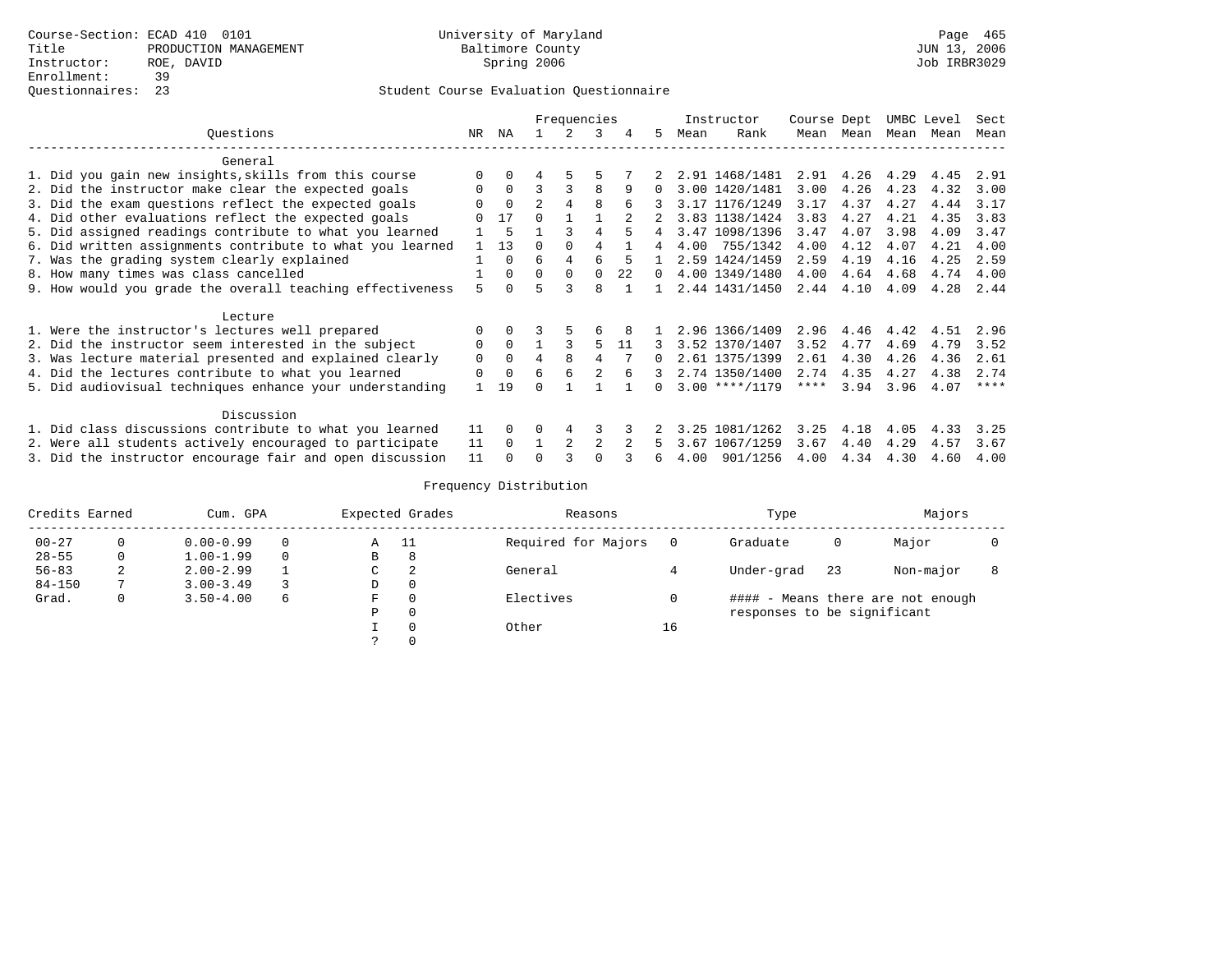# Questionnaires: 12 Student Course Evaluation Questionnaire

|                                                           |                |              |                |                | Frequencies    |                |          | Instructor |                    | Course Dept |           | UMBC Level |      | Sect |
|-----------------------------------------------------------|----------------|--------------|----------------|----------------|----------------|----------------|----------|------------|--------------------|-------------|-----------|------------|------|------|
| Ouestions                                                 | NR             | ΝA           | $\mathbf{1}$   | 2              | 3              |                | 5        | Mean       | Rank               |             | Mean Mean | Mean Mean  |      | Mean |
| General                                                   |                |              |                |                |                |                |          |            |                    |             |           |            |      |      |
| 1. Did you gain new insights, skills from this course     | $\Omega$       | $\Omega$     | O              | $\Omega$       | 4              |                |          |            | 3.92 1152/1481     | 3.92        | 4.26      | 4.29       | 4.45 | 3.92 |
| 2. Did the instructor make clear the expected goals       | O              | $\Omega$     | $\Omega$       | 1              | $\mathbf 0$    | 4              |          | 4.42       | 646/1481           | 4.42        | 4.26      | 4.23       | 4.32 | 4.42 |
| 3. Did the exam questions reflect the expected goals      | O              | $\Omega$     | $\Omega$       | $\Omega$       | $\mathbf{1}$   |                |          | 4.67       | 334/1249           | 4.67        | 4.37      | 4.27       | 4.44 | 4.67 |
| 4. Did other evaluations reflect the expected goals       | 0              | $\Omega$     | $\Omega$       | $\Omega$       | $\mathfrak{D}$ |                |          | 4.50       | 437/1424           | 4.50        | 4.27      | 4.21       | 4.35 | 4.50 |
| 5. Did assigned readings contribute to what you learned   | 0              | $\Omega$     | $\overline{a}$ | $\Omega$       | $\Omega$       |                | 8        | 4.17       | 584/1396           | 4.17        | 4.07      | 3.98       | 4.09 | 4.17 |
| 6. Did written assignments contribute to what you learned | 0              | $\mathbf{1}$ | $\Omega$       | $\overline{a}$ | $\mathbf{1}$   | 3              | 5        | 4.00       | 755/1342           | 4.00        | 4.12      | 4.07       | 4.21 | 4.00 |
| 7. Was the grading system clearly explained               | $\mathbf{0}$   | $\Omega$     | $\Omega$       | $\Omega$       | $\mathbf{1}$   |                | 9        | 4.67       | 276/1459           | 4.67        | 4.19      | 4.16       | 4.25 | 4.67 |
| 8. How many times was class cancelled                     | $\mathbf 0$    | $\Omega$     | $\Omega$       | $\Omega$       | $\Omega$       | $\Omega$       | 12       | 5.00       | 1/1480             | 5.00        | 4.64      | 4.68       | 4.74 | 5.00 |
| 9. How would you grade the overall teaching effectiveness | $\overline{a}$ | 1            | $\Omega$       | $\cap$         | $\overline{a}$ | 3              | 4        | 4.22       | 662/1450           | 3.97        | 4.10      | 4.09       | 4.28 | 3.97 |
| Lecture                                                   |                |              |                |                |                |                |          |            |                    |             |           |            |      |      |
| 1. Were the instructor's lectures well prepared           |                |              | O              |                |                |                | 8        | 4.50       | 762/1409           | 4.58        | 4.46      | 4.42       | 4.51 | 4.58 |
| 2. Did the instructor seem interested in the subject      | 0              | $\Omega$     | $\Omega$       | $\Omega$       | $\Omega$       | 4              | 8        | 4.67       | 963/1407           | 4.67        | 4.77      | 4.69       | 4.79 | 4.67 |
| 3. Was lecture material presented and explained clearly   | $\mathbf 0$    | $\mathbf 0$  | $\mathbf 0$    | $\mathbf 0$    | $\mathbf{1}$   | 4              |          | 4.50       | 567/1399           | 4.42        | 4.30      | 4.26       | 4.36 | 4.42 |
| 4. Did the lectures contribute to what you learned        | 0              | $\Omega$     | $\overline{a}$ | $\Omega$       | $\overline{2}$ | 3              | 5        |            | 3.75 1145/1400     | 3.88        | 4.35      | 4.27       | 4.38 | 3.88 |
| 5. Did audiovisual techniques enhance your understanding  | $\Omega$       |              | $\Omega$       | $\cap$         | ς              |                |          | 4.36       | 365/1179           | 4.36        | 3.94      | 3.96       | 4.07 | 4.36 |
| Discussion                                                |                |              |                |                |                |                |          |            |                    |             |           |            |      |      |
| 1. Did class discussions contribute to what you learned   | 4              | $\Omega$     | O              | 0              | 0              | 2              | 6        | 4.75       | 205/1262           | 4.75        | 4.18      | 4.05       | 4.33 | 4.75 |
| 2. Were all students actively encouraged to participate   | 4              | $\Omega$     | $\Omega$       | $\Omega$       | $\Omega$       | $\mathbf{1}$   | 7        | 4.88       | 238/1259           | 4.88        | 4.40      | 4.29       | 4.57 | 4.88 |
| 3. Did the instructor encourage fair and open discussion  | 4              | $\Omega$     | $\Omega$       | $\Omega$       | $\Omega$       |                | 6        | 4.75       | 357/1256           | 4.75        | 4.34      | 4.30       | 4.60 | 4.75 |
| 4. Were special techniques successful                     | 4              | 1            | 1              | $\Omega$       | $\mathbf{1}$   | $\mathbf{1}$   | 4        | 4.00       | 394/788            | 4.00        | 4.03      | 4.00       | 4.26 | 4.00 |
| Seminar                                                   |                |              |                |                |                |                |          |            |                    |             |           |            |      |      |
| 1. Were assigned topics relevant to the announced theme   | 10             | 0            | 0              | $\Omega$       | $\Omega$       |                |          |            | $4.50$ ****/<br>68 | ****        | 4.66      | 4.49       | 4.68 | **** |
| 2. Was the instructor available for individual attention  |                | 1            | $\Omega$       | $\Omega$       | $\Omega$       | $\mathbf{1}$   | $\Omega$ |            | $4.00$ ****/<br>69 | ****        | 4.26      | 4.53       | 4.64 | **** |
| 3. Did research projects contribute to what you learned   | 10             | $\Omega$     | $\mathbf 0$    | $\mathbf 0$    | $\Omega$       | 2              | $\Omega$ |            | $4.00$ ****/<br>63 | ****        | 4.24      | 4.44       | 4.49 | **** |
| 4. Did presentations contribute to what you learned       | 10             | $\Omega$     | $\Omega$       | $\Omega$       | $\Omega$       | $\overline{a}$ | $\cap$   |            | $4.00$ ****/<br>69 | $***$ * *   | 4.19      | 4.35       | 4.53 | **** |
| 5. Were criteria for grading made clear                   | 10             |              | ∩              | ∩              | $\cap$         |                |          |            | $4.50$ ****/<br>68 | ****        | 3.98      | 3.92       | 4.10 | **** |

| Credits Earned |   | Cum. GPA      |    |   | Expected Grades | Reasons             |   | Type                        | Majors |                                   |  |
|----------------|---|---------------|----|---|-----------------|---------------------|---|-----------------------------|--------|-----------------------------------|--|
| $00 - 27$      |   | $0.00 - 0.99$ |    | A | 10              | Required for Majors |   | Graduate                    | 0      | Major                             |  |
| $28 - 55$      | 0 | $1.00 - 1.99$ |    | B | 2               |                     |   |                             |        |                                   |  |
| $56 - 83$      |   | $2.00 - 2.99$ | -2 | C | 0               | General             |   | Under-grad                  | -12    | Non-major                         |  |
| $84 - 150$     |   | $3.00 - 3.49$ |    | D | 0               |                     |   |                             |        |                                   |  |
| Grad.          | 0 | $3.50 - 4.00$ | 4  | F | $\Omega$        | Electives           |   |                             |        | #### - Means there are not enough |  |
|                |   |               |    | Ρ | 0               |                     |   | responses to be significant |        |                                   |  |
|                |   |               |    |   | $\Omega$        | Other               | Q |                             |        |                                   |  |
|                |   |               |    |   |                 |                     |   |                             |        |                                   |  |